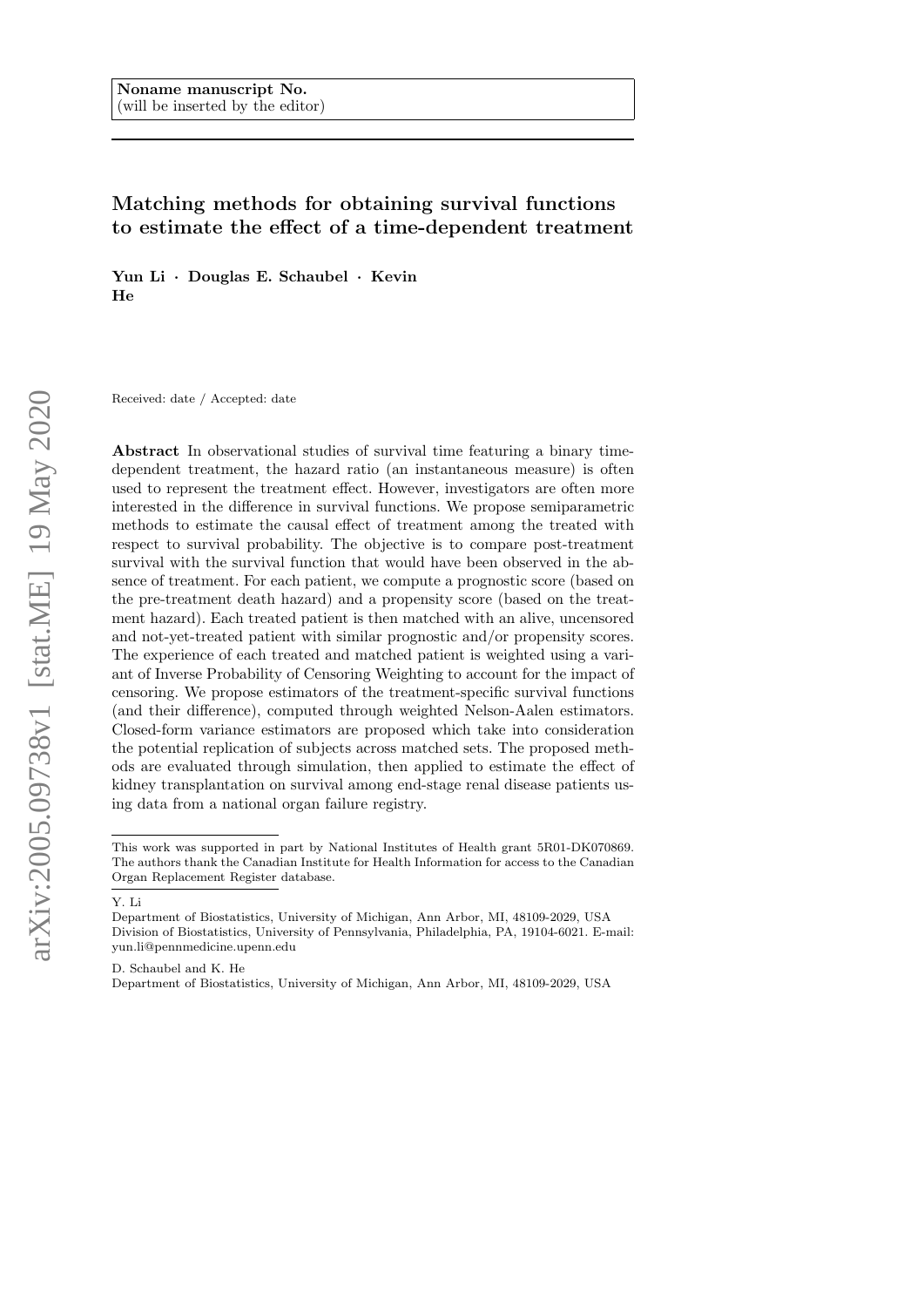Keywords Causal inference · Matching · Observational study · Propensity score · Survival function · Time-dependent treatment.

## 1 Introduction

For medical studies in which time to a failure event is of interest, the effect of a treatment is often estimated by comparing the survival functions for the treated and untreated groups. When treatment is assigned at baseline (time  $t = 0$ , the estimation of the survival functions is usually straightforward. In our setting, treatment assignment is time-dependent and a stochastic process such that subjects typically begin follow-up untreated, with some going on to receive treatment at some time after baseline. In this report, we are primarily considering observational studies in which treatment is not assigned at random and the rate of treatment assignment may depend strongly on follow-up time and covariates  $(Z)$ . Of chief interest is to estimate the average effect of treatment on the treated (ATT), for the purposes of providing a summary evaluation of the impact of the treatment under the existing assignment patterns. The ATT is a useful alternative to the average causal effect (ACE), and may be more relevant and preferred in various settings (including ours) with respect to policy implications (Heckman et al. 1997; Schafer et al. 2008).

Methods proposed in this report are motivated by the objective of estimating the effect of deceased-donor kidney transplantation (treatment) compared to dialysis ("untreated") on the survival function. End-stage renal disease patients typically begin therapy on dialysis, with some later receiving a kidney transplant. The referral of patients for kidney transplantation is not random, as only patients deemed medically suitable are considered. The goal is to estimate the average effect on the survival function of kidney transplantation under current transplant referral practices; i.e., under the current set of decisions influencing which (and when during follow-up) patients tend to get transplanted. The ATT, in this context, is intended to contrast the average post-transplant survival function with the average survival function that would have been observed (among the transplanted patients) had kidney transplantation not been available.

The effect of a time-dependent treatment is often evaluated using Cox regression, with treatment receipt (yes/no) represented by a time-dependent indicator. From such a model, the treatment effect is usually summarized by the hazard ratio. However, investigators are often more interested in contrasting survival (as opposed to hazard) functions, for several reasons. First, the survival function is more interpretable to non-statisticians than the hazard function. Second, contrasts between survival functions reflect the cumulative effect of treatment, rather than instantaneous treatment effect estimated through the hazard ratio. The hazard ratio estimates the cumulative treatment effect only under proportionality between the pre- and post-treatment hazard functions, which one would often prefer not to assume. For example, in the motivating example described above, non-proportionality of the pre- and post-kidney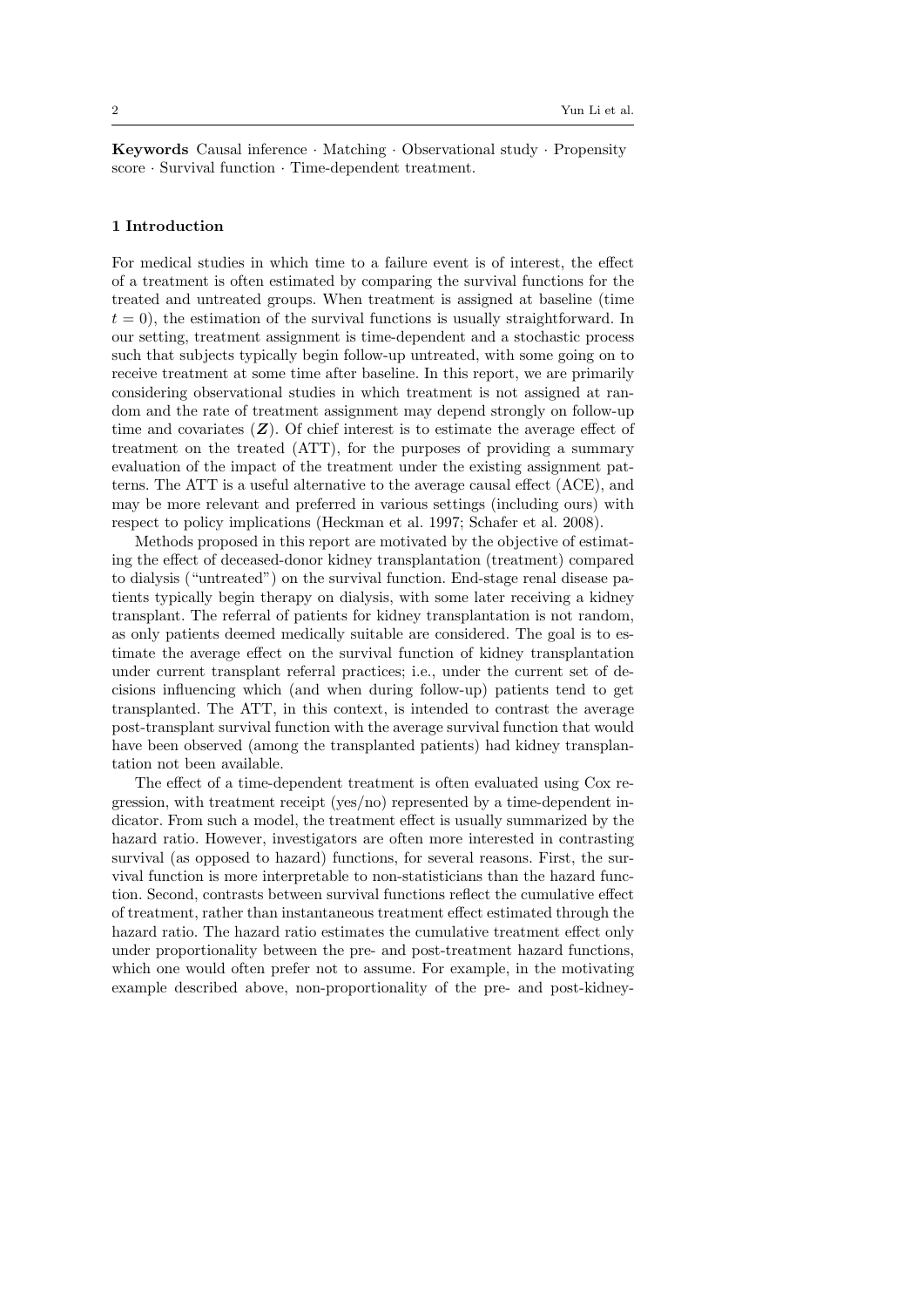transplant mortality hazards has been reported in the nephology literature for more than 10 years (e.g., Wolfe et al. 1999).

Many methods are available in the existing literature for evaluating the effect of a time-dependent treatment from observational data, as summarized by Robins and Hern´an (2009). However, most existing methods do not target the ATT specifically in terms of the survival functions. Marginal structural models (Robins et al. 2000; Hernán et al. 2000; Hernán et al. 2001) and their history-adjusted versions (e.g., Petersen et al. 2007) typically estimate the causal hazard ratio (HR) as a measure of the ACE of treatment. When fitted though g-estimation (Robins et al. 1992; Lok et al. 2004; Hernán et al. 2005), structural nested failure time models (SNFTMs) often use the accelerated failure time model as the basis for the time-dependent treatment effect, in which case mean survival times are contrasted, but not survival functions. When fitted through parametric g-computation (Robins, 1986, 1987 and 1988; Taubman et al. 2009), SNFTMs could in principle be used to estimate the survival function-based ATT of interest in the current report. Disadvantages of such an approach include the need to bootstrap and greater sensitivity towards any model misspecification (Taubman et al. 2009). Further comparison between the proposed methods and existing approaches is deferred to Section 5.

When treatment is time-dependent, it is generally not straightforward to compare the average post-treatment and treatment-free survival functions. Several authors have advocated landmark methods (e.g., Feuer et al. 1992). However, the selection of the landmark times at which to classify patient treatment status is arbitrary. The methods of Feuer et al (1992) were not designed to incorporate covariates. More recent related work includes that of Van Houwelingen (2007) and Van Houwelingen and Putter (2007), which accommodated covariates but did not consider the average treatment effect.

In this paper, we propose matching methods to estimate ATT. Compared with alternative methods, the matching methods have the advantages of handling covariates of higher dimensions, greater robustness towards model misspecifications and less stringency towards positivity assumptions (Rosenbaum and Rubin, 1983). Furthermore, matching can be more intuitive to researchers and does not rely on structural models. We propose to select matches to serve as potential treatment-free counterfactuals (or controls) for treated patients. Specifically, for a patient initiating treatment at a certain follow-up time (e.g., time T), we propose to select his match from patients alive, uncensored and not-yet-treated at time T. The matched patient is intended to be very similar to the treated patient, such that their follow-up (after time  $T$ ) reflects what would have been the treated patient's experience, had (contrary to fact) that patient not been treated. We consider 1:1 matching, which equalizes the followup time distribution (i.e., previous time survived) prior to time  $T$  between the treated and matched yet-untreated subject. We consider two scores by which to match patients: (1) a propensity score which measures the patient-specific rate of treatment assignment, given the covariates (2) a prognostic score which represents the pre-treatment death hazard. Hence, such matching balances the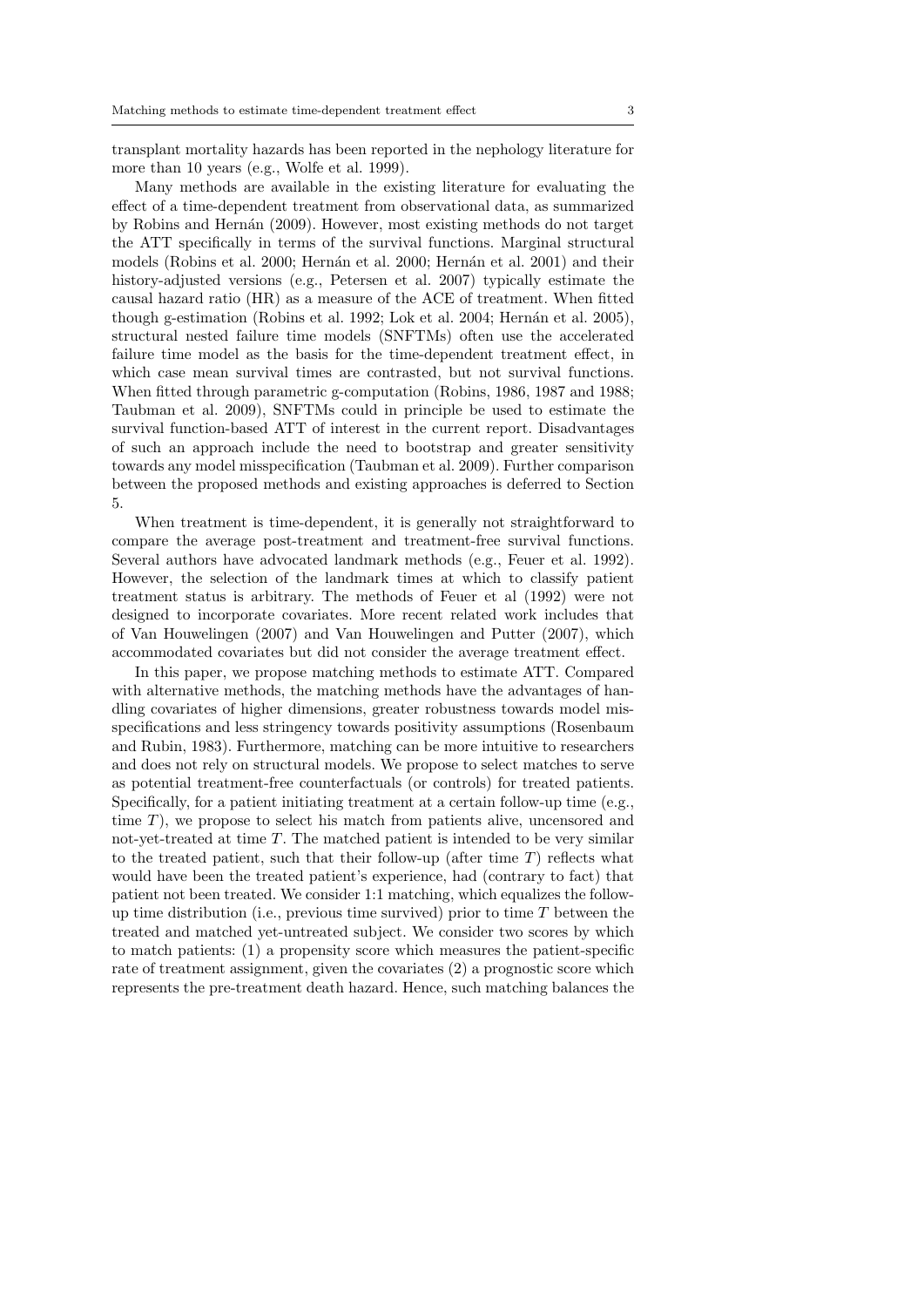covariate distribution by requiring the matched patient to be very similar to the treated patient with respect to the rate of receiving treatment and/or the rate of dying in the absence of treatment. After appropriate reweighting, group-specific survival curves are then estimated and compared nonparametrically such that no functional form for the treatment effect is assumed. We target at ATT and the time-dependent treatment of interest is non-reversible. It is an important special case of time-varying treatment regimes and the estimation process through matching raises non-trivial technical challenges.

Several complications arise from censoring that have the potential to bias a survival function estimator. First, the treatment time  $(T)$  is subject to censoring, such that longer times-to-treatment are more likely to be censored. Hence, the observed distribution of  $T$  is generally a biased sample of shorter  $T$  values. Second, the treatment time T and the post-treatment death time  $(D-T)$  are not usually independent. Thus,  $(D - T)$  is inherently subject to dependent censoring, a phenomenon referred to in the gap time literature as induced dependent censoring (e.g., Lin, Sun and Ying 1999; Schaubel and Cai 2004). Third, matched yet-untreated patients can later receive treatment after being matched. To eliminate these sources of biases, we weight the estimators using a variant of Inverse Probability of Censoring Weighting (IPCW; Robins and Rotnitzky 1992; Robins and Finkelstein 2000) in order to recover the survival and time-to-treatment distributions that would be observed in the absence of censoring.

The remainder of this article is organized as follows. In Section 2, we will describe our proposed methods, including the pertinent counterfactuals, matching design and assumed models, proposed treatment effect and variance estimators. In Section 3, we conduct simulations to evaluate the performance of the survival estimators and the associated variance estimators. Furthermore, we evaluate the bias and efficiency of the survival estimators when one or both scores are used to conduct matching. In Section 4, we apply the methods to national end-stage renal disease data. We conclude the paper with some discussion in Section 5.

## 2 Methods

In this section, we define the quantity of interest, then describe the criteria and process to select matches for each treated patient. We then address the issue of censoring and the need to weight the analysis. Next, we introduce our proposed estimators of the post-treatment and treatment-free survival functions, and the difference therein; after which, variance estimation is outlined.

#### 2.1 Notation, Quantity of Interest and Identifiability

We begin by setting up the requisite notation. Let  $D_i$  denote the death time and  $C_i$  the censoring time for subject i  $(i = 1, \ldots, n)$ . The observation time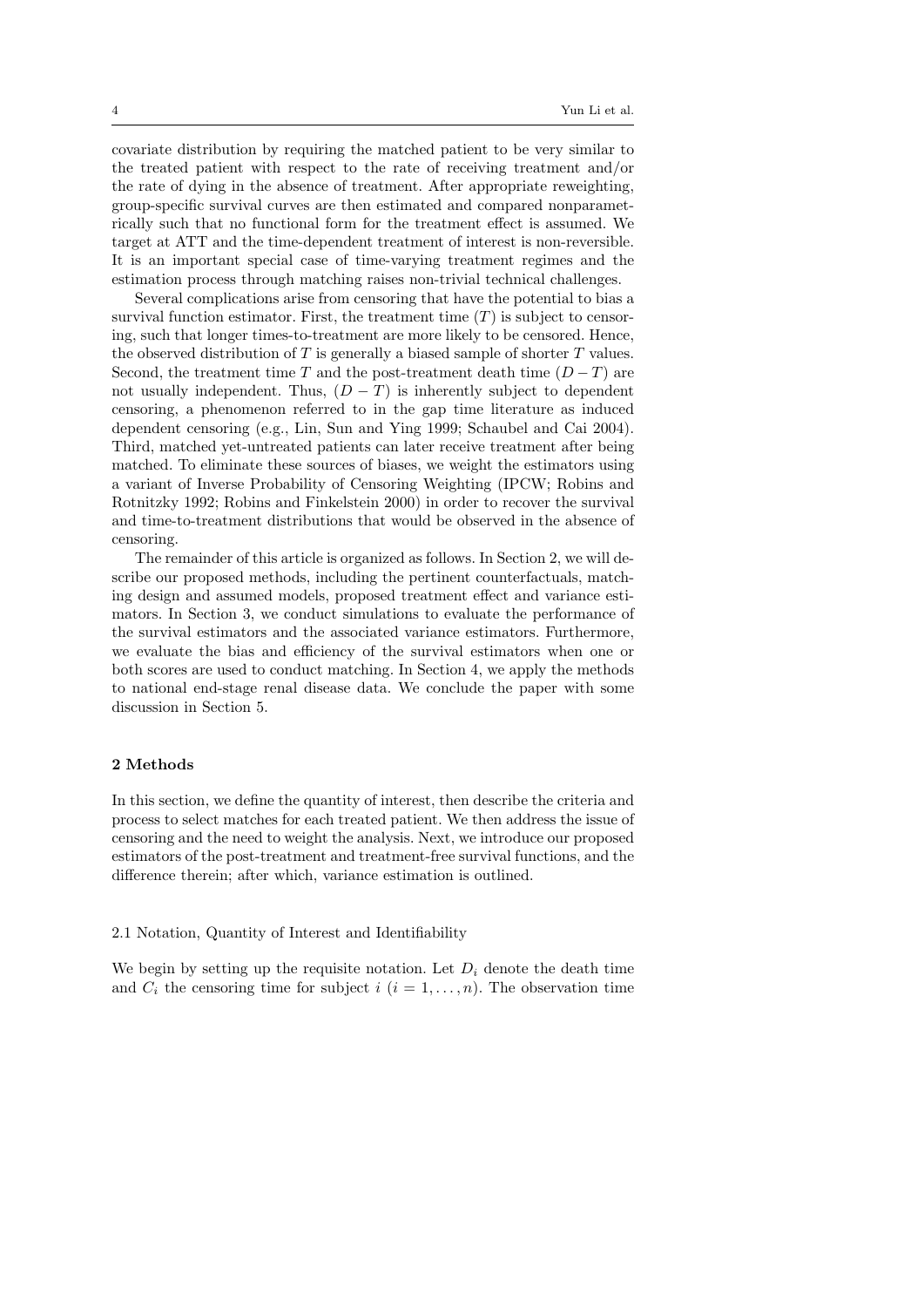is denoted by  $U_i = D_i \wedge C_i$ , with  $a \wedge b = \min\{a, b\}$ , and the death indicator is given by  $\Delta_i = I(D_i < C_i)$  where  $I(A)$  is an indicator function taking the value 1 when event A is true and 0 otherwise. The at-risk indicator is defined as  $Y_i(t) = I(U_i \geq t)$ . Let  $\mathbf{Z}_i$  be the covariate vector, which is assumed to not depend on time. The treatment time is represented by  $T_i$ , with corresponding indicator  $\Delta_i^T = I(T_i \lt U_i)$ . We assume that, conditional on  $\mathbf{Z}_i$ ,  $D_i$  and  $T_i$ are independently censored by  $C_i$ . A few comments are in order regarding our data structure. As implied previously, patients begin follow-up  $(t = 0)$ untreated, with some subsequently receiving treatment and others dying first. Treatment does not censor death, but does naturally preclude treatment-free death. Correspondingly, death prevents future treatment initiation, as in the competing risks setting.

As stated in the preceding paragraph, we assume that the covariate,  $\mathbf{Z}_i$ , does not vary with time. Several of the methods cited in Section 1 are able to accommodate time-varying covariates. Three ideas are important in this regard. First, with respect to the proposed methods, the innovation relates to the methods of estimation and (to some extent) the estimands themselves, as opposed to the underlying data structure. Second, data sets with timeconstant covariates are common in practice; such as administrative databases, including that which motivates our current work. Third, it appears that the proposed methods could be extended to the time-dependent covariate setting with little modification. These are issues we return to in Section 5.

We define the parameter of interest in the causal inference framework. Typically, this framework hypothesizes the setting wherein each individual has two potential outcomes (Rubin 1974 and 1978), corresponding to the two possible treatment regimes (e.g., treated and untreated). We modify this structure to accommodate our setting. Let  $D_i^1(T_i)$  denote the potential death time (measured from time 0) if patient i is treated at  $T_i$ . The counterfactual quantity  $D_i^0(T_i)$  denotes the potential death time if, contrary to fact, patient i never received treatment. Note that, by definition, both  $D_i^0(T_i)$  and  $D_i^1(T_i)$ are greater than  $T_i$  and the counterfactuals are only defined in individuals that begin treatment. In the absence of censoring,  $D_i^1(T_i) = D_i$ . We assume that  $D_i^1(T_i)$  and  $D_i^0(T_i)$  are conditionally independent of the treatment assignment given the observed covariates, known as the strong ignorability assumption (Rubin, 1974). We also assume the stable unit treatment value assumption (Rubin 1980).

Our objective is to estimate the average effect of the treatment among the treated, a frequently employed measure in the causal inference literature. The treatment decision depends on  $\mathbf{Z}_i$  and untreated patients may never be eligible for treatment. Additionally, the benefit of treatment is only realized among patients who actually receive treatment. Hence, the ATT can be more desirable in practice than the average causal effect (ACE). For patient i, let  $D_i^1(T_i)$ denote the potential remaining survival time following treatment assignment at  $T_i$ , such that  $\tilde{D}_i^1(T_i) = D_i^1(T_i) - T_i$ . Conversely, let  $\tilde{D}_i^0(T_i)$  denote the potential remaining survival time if the patient never receives treatment; i.e.,  $\tilde{D}_i^0(T_i) = D_i^0(T_i) - T_i$ . In the absence of censoring, the survival functions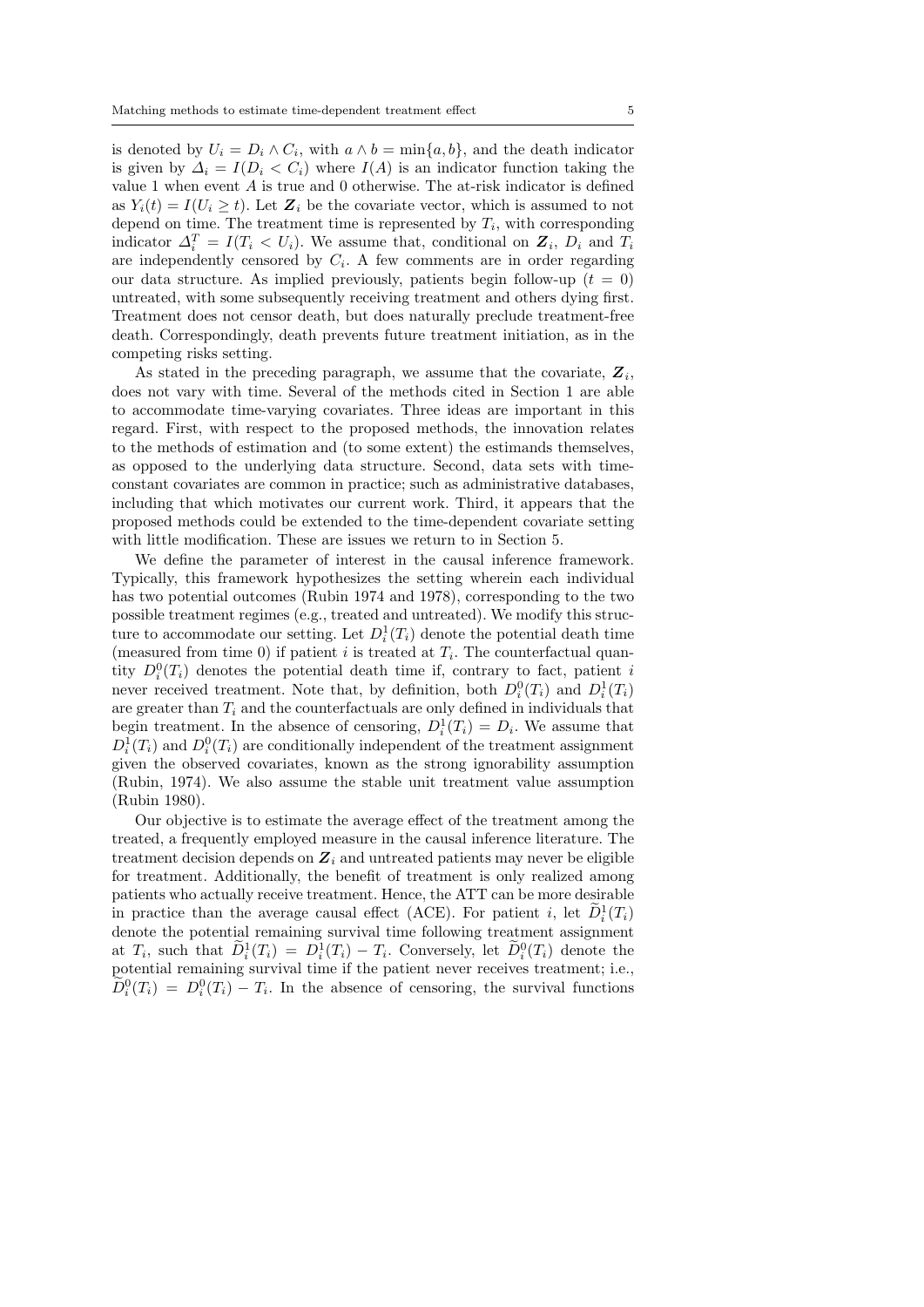corresponding to these newly defined variates are given by,

<span id="page-5-1"></span>
$$
S_{ij}(t) = P\{\widetilde{D}_i^j(T_i) > t | T_i, \mathbf{Z}_i, T_i < D_i\}, \qquad j = 0, 1
$$

and the subject-specific treatment effect can be defined as

$$
\delta_i(t) = S_{i1}(t) - S_{i0}(t).
$$

Having described the treatment effect at the individual level, we now denote the average causal treatment effect among the treated as

$$
\delta(t) = S_1(t) - S_0(t),
$$
\n(1)

where  $S_0(t)$  and  $S_1(t)$  are average survival functions,

<span id="page-5-0"></span>
$$
S_j(t) = E\{S_{ij}(t)\}\tag{2}
$$

with the expectation being with respect to the distribution of  $\{T, \mathbf{Z}|T < D\};$ i.e., the joint distribution of  $(T, Z)$  among patients with  $T < D$ , which accounts for the competing risks relationship between  $T$  and  $D$ . In addition to our inherent interest in the ATT, it should be noted that what makes the estimation of the ATT more feasible than the ACE in our setting is that we only observe the pre-treatment duration  $(T)$  for subjects observed to receive treatment.

It is important to understand which quantities pertinent to estimating the ATT can be identified by observed data. In the absence of censoring, we would observe  $\overline{D}^1(T)$  for each treated patient and, hence, could estimate  $P{\{\tilde{D}^1(T) > t | \mathbf{Z}, T, T < D\}}$  which is equal to  $P{(D-T) > t | \mathbf{Z}, T, T < D}$ under the strong ignorability assumption. However, we do not observe data to estimate  $P\{D^0(T) > t | \mathbf{Z}, T, T < D\}$  since a subject's treatment-free experience is censored at the time of treatment. Therefore, we use matching methods to choose proper substitutions from the alive, uncensored and not-yet-treated patients. Specifically, we achieve this by hard-matching on T and matching on **Z** using a prognostic score and/or propensity score,  $p(Z)$ , to select closest matches to serve as treatment-free counterfactuals for each treated patient. To estimate the ATT, instead of averaging over the conditional distribution,  $(T, \mathbf{Z}|T \leq D)$ , we average over the distribution of  $\{T, p(\mathbf{Z})|T \leq D\}$  and apply the result that the potential remaining survival times after  $T$  are conditionally independent of the treatment assignment given the matching scores (Rosenbaum and Rubin 1983; Lu 2005). We also assume that subjects with the same Z have a positive probability of being in both treatment groups (Heckman, LaLonde and Smith 1999) or an overlapping support for treated and untreated patients. Additionally, we assume no unmeasured confounders or measurement errors or model misspecifications. See related discussions on assumptions required for matching (Bryson, Dorsett and Purdone 2002; Caliendo and Kopeinig 2005; Rosenbaum and Rubin 1983; Stuart 2010). In the presence of censoring, instead of estimating  $P\{\tilde{D}^j(T) > t | \mathbf{Z}, T, T \langle D \rangle\}$ , we can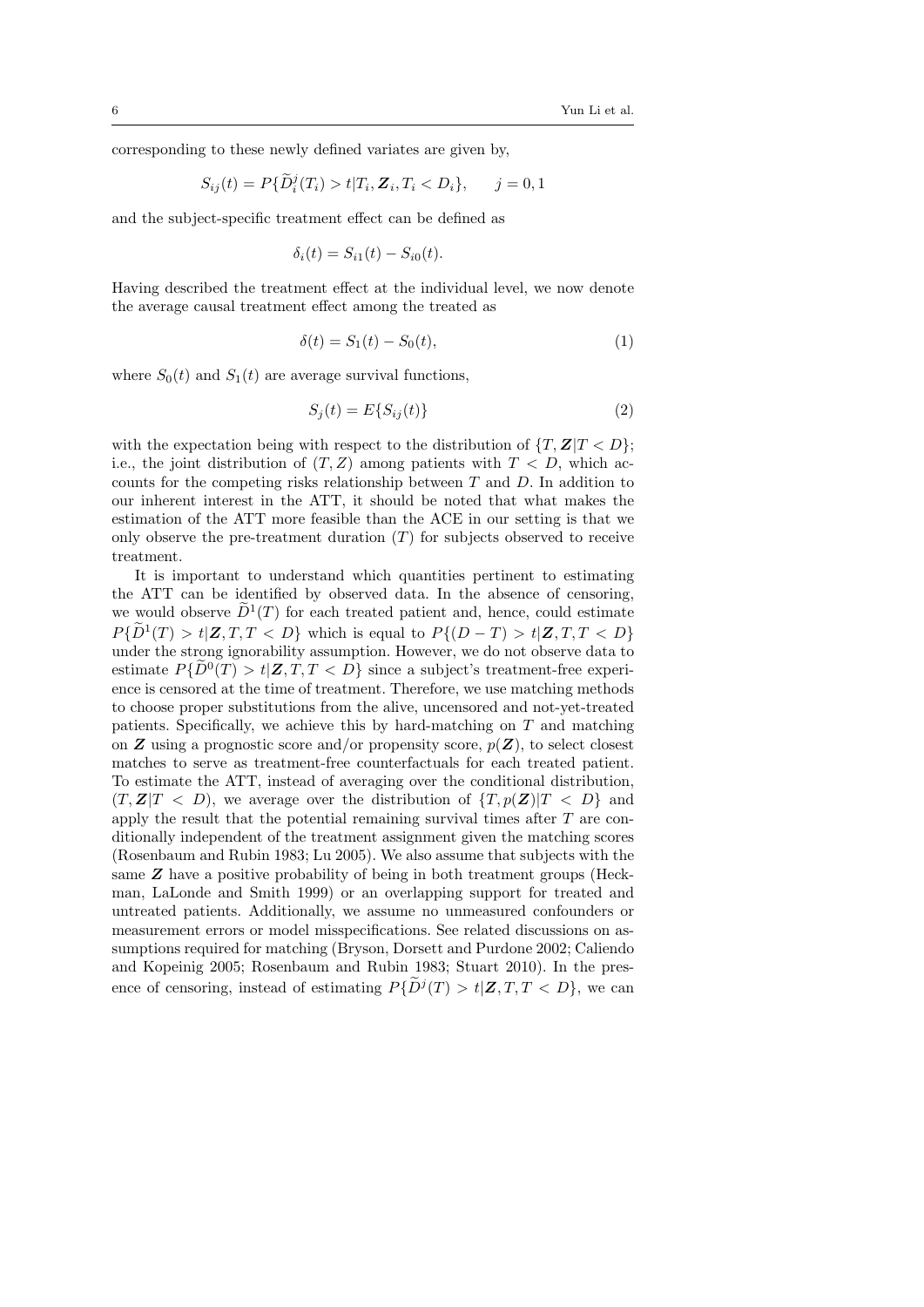estimate  $P\{D^j(T) > t | \mathbf{Z}, T, \Delta^T = 1\}$ , assuming that censoring is conditionally independent given Z. The implications of censoring will be addressed in details in Subsections 2.3 and 2.4.

In the next subsection, we describe how to select matches for treated patients in order to estimate  $P\{\widetilde{D}^0(T) > t | \mathbf{Z}, T, \Delta^T = 1\}.$ 

#### 2.2 Matching schemes

We consider two scores as potential matching criteria. The first is a propensity score, based on the cause-specific hazard of initiating treatment at time  $t$  given alive and untreated,

$$
\lambda_{iT}(t) = \lim_{dt \to 0} \frac{1}{dt} P(t \leq T_i \wedge D_i < t + dt, T_i < D_i | T_i \wedge D_i \geq t, \mathbf{Z}_i),
$$

for which we assume the following Cox model,

$$
\lambda_{iT}(t) = \lambda_{0T}(t) \exp(\beta'_T \mathbf{Z}_i), \tag{3}
$$

where  $\lambda_{0T}(t)$  is an unspecified baseline hazard and  $\beta_T$  is a vector of unknown parameters. Cox regression is used due to its familiarity and flexibility. For each treated patient, we select matches among at-risk and not-yet-treated patients. For example, consider finding matches for patient  $k$ , who is treated at time  $T_k$ . Potential controls for patient k are patients who are alive, uncensored and untreated as of time  $t = T_k$ , including subjects who are later treated at time  $t > T_k$ . We compare treated patient, k, and a potential control,  $\ell$ , with respect to treatment propensity through the ratio

$$
\psi_{\ell:k}^T \equiv \frac{\lambda_{lT}(T_k)}{\lambda_{kT}(T_k)} = \frac{\lambda_{0T}(T_k) \exp(\beta'_T \mathbf{Z}_\ell)}{\lambda_{0T}(T_k) \exp(\beta'_T \mathbf{Z}_k)} = \exp\{\beta'_T(\mathbf{Z}_\ell - \mathbf{Z}_k)\}.
$$
 (4)

The fact that the baseline hazard cancels out simplifies computation considerably. Patient  $\ell$  is a suitable match to treated patient k to the extent that  $\psi_{\ell:k}^T$  is close to 1. To avoid inappropriate matches, we add the restriction that the  $\psi_{\ell:k}^T$  needs to be within a caliper,  $\psi_{\ell:k}^T \in (\xi_T^{-1}, \xi_T)$  for small  $\xi_T$ . The finite sample positivity assumption and the overlapping common support will impact the selection of  $\xi_T$ . We select as a match for treated patient k the patient  $\ell$  with the minimum  $|\log \psi_{\ell,k}^T|$  among at-risk and untreated patients. It is possible that a treated patient cannot be matched to any control, and such patients are excluded from further analysis.

A second score to be used to choose matches instead of (or, in addition to)  $\psi_{\ell:k}^T$  is a prognostic score, reflecting the treatment-free death hazard,

$$
\lambda_{iD}(t) = \lim_{\delta \to 0} \frac{1}{\delta} P(t \le D_i < t + \delta | D_i \ge t, T_i > t, \mathbf{Z}_i),
$$

which we model by

$$
\lambda_{iD}(t) = \lambda_{0D}(t) \exp(\beta'_D \mathbf{Z}_i). \tag{5}
$$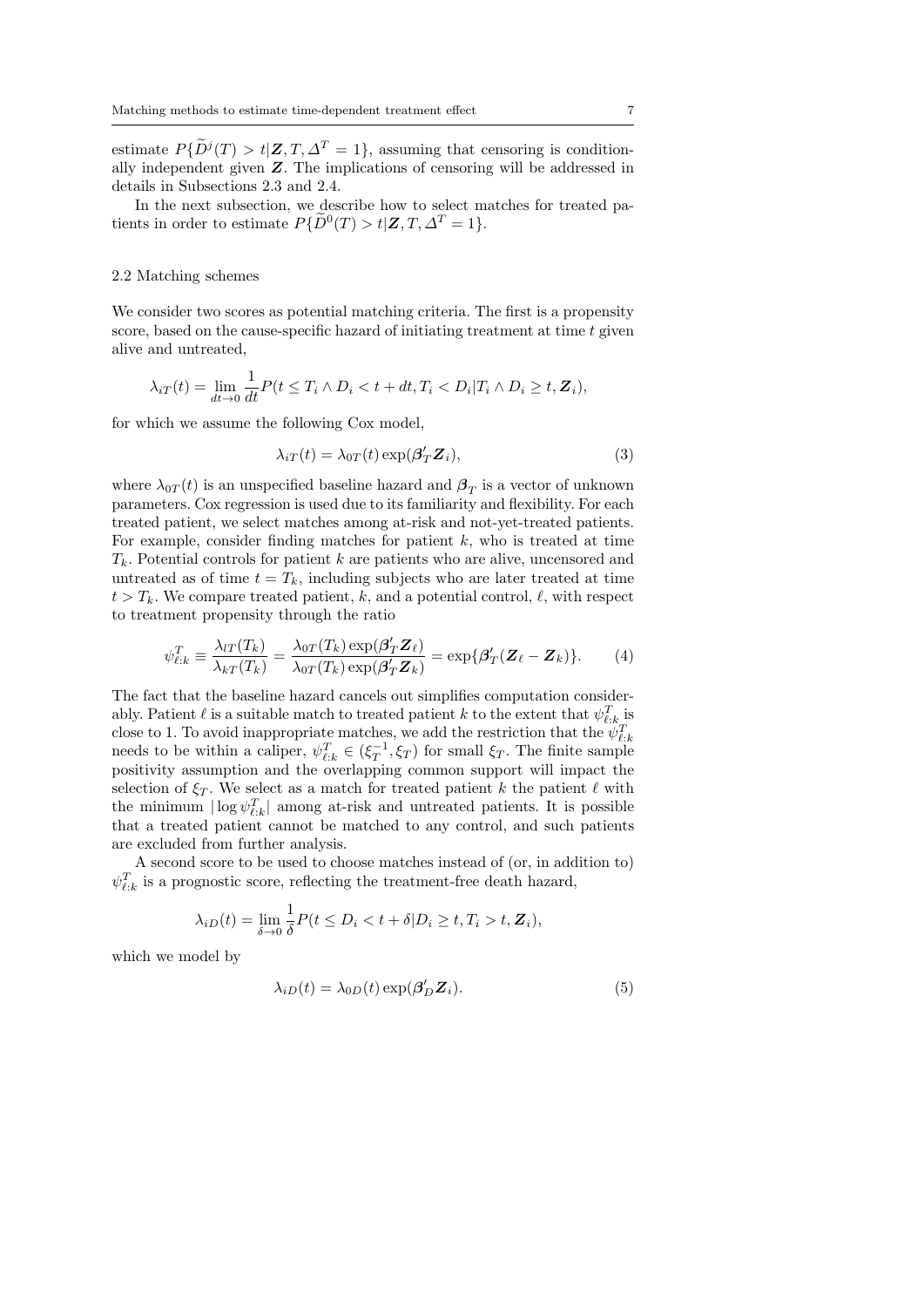To fit this model using standard partial likelihood (Cox 1975) methods, we assume that both  $T_i$  and  $C_i$  independently censor  $D_i^0(T_i)$  given  $\mathbf{Z}_i$ . Analogous to our use of  $\psi_{\ell:k}^T$  described above, we define

$$
\psi_{\ell:k}^D = \exp\{\beta'_D(\mathbf{Z}_{\ell} - Z_k)\},\tag{6}
$$

then select the match to treated patient  $k$  the at-risk and yet-untreated patient  $\ell$  for which  $|\log \psi_{\ell,k}^D|$  is minimized, provided that  $\psi_{\ell,k}^D \in (\xi_D^{-1}, \xi_D)$  for small  $\xi_D$ . We also consider the simultaneous use of both propensity and prognostic scores, in which case the matching requirement would be that  $\psi_{\ell:k}^T \in [\xi_T^{-1}, \xi_T]$ ,  $\psi_{\ell;k}^D \in [\xi_D^{-1}, \xi_D]$ , and that  $|\log{\{\psi_{\ell;k}^T \psi_{\ell;k}^D\}}|$  is the minimum among at-risk patients yet-untreated as of time  $t = T_k$ .

The matching algorithm we propose entails matching-with-replacement in the sense that a patient, while untreated, can be matched to multiple treated patients. Hence, each treated patient is matched to its nearest neighbor within a caliper, even if that subject has been matched to other treated patients at previous times. Figure 1 serves as an illustration of the matching scheme with  $n = 4$  hypothetical patients. Following the cohort from time  $t = 0$  forward, patient  $i = 2$  receives treatment at time  $t = T_2$ , and patients  $i = 1, 3, 4$  are all potential matches. The next observed treatment time is  $t = T_1$ , with patient  $i = 3$  being the only potential match. Hence, patient  $i = 1$  is both a potential control for patient  $i = 2$  at  $t = T_2$  and subsequently a treated patient at  $t = T_1$ . Patient  $i = 3$  is a potential match for  $i = 2$  at  $t = T_2$  and then again for  $i = 1$  at  $t = T_1$ . Note that, if patient  $i = 1$  was selected as a match at  $t = T_2$ , then  $D_1$  does not count as a treatment-free death in this matched set, since  $i = 1$  is censored upon treatment initiation at time  $t = T_1$  in this matched set.

Having described how to select matches for the treated patients, we next describe how to estimate  $S_1(t)$  and  $S_0(t)$  defined by [\(2\)](#page-5-0), as well as the quantity of chief interest,  $\delta(t)$  defined by [\(1\)](#page-5-1).

## 2.3 Estimation of  $S_1(t)$

Having created treated and untreated samples that are matched with respect to previous time survived and Z, it is appealing to estimate  $S_1(t)$  and  $S_0(t)$ nonparametrically. Recall that the at-risk indicator is defined as  $Y_i(t) = I(U_i \geq$ t). The observed death counting process is set to  $N_i(t) = \Delta_i I(U_i \leq t)$ , with associated increment  $dN_i(t) = N_i(t^- + dt) - N_i(t^-)$ . In addition, we define the treatment counting process as  $N_i^T(t) = \Delta_i^T I(T_i \leq t)$ . We also define  $Y_i^1(t) = I(U_i \geq t, T_i < t)$ , which equals 1 when subject i is at risk at time t and has already initiated treatment. Correspondingly, we define the posttreatment counting process increment,  $dN_i^1(t) = Y_i^1(t)dN_i(t)$ . Recall that we are analyzing time since treatment initiation, essentially re-setting the time clock for treated patient, k, to 0 at the time of treatment,  $T_k$ . It is then convenient to establish notation that captures the transformed time scale, including  $\widetilde{Y}_k^1(t) = Y_k(T_k + t)$  and  $d\widetilde{N}_k^1(t) = dN_k^1(T_k + t)$ .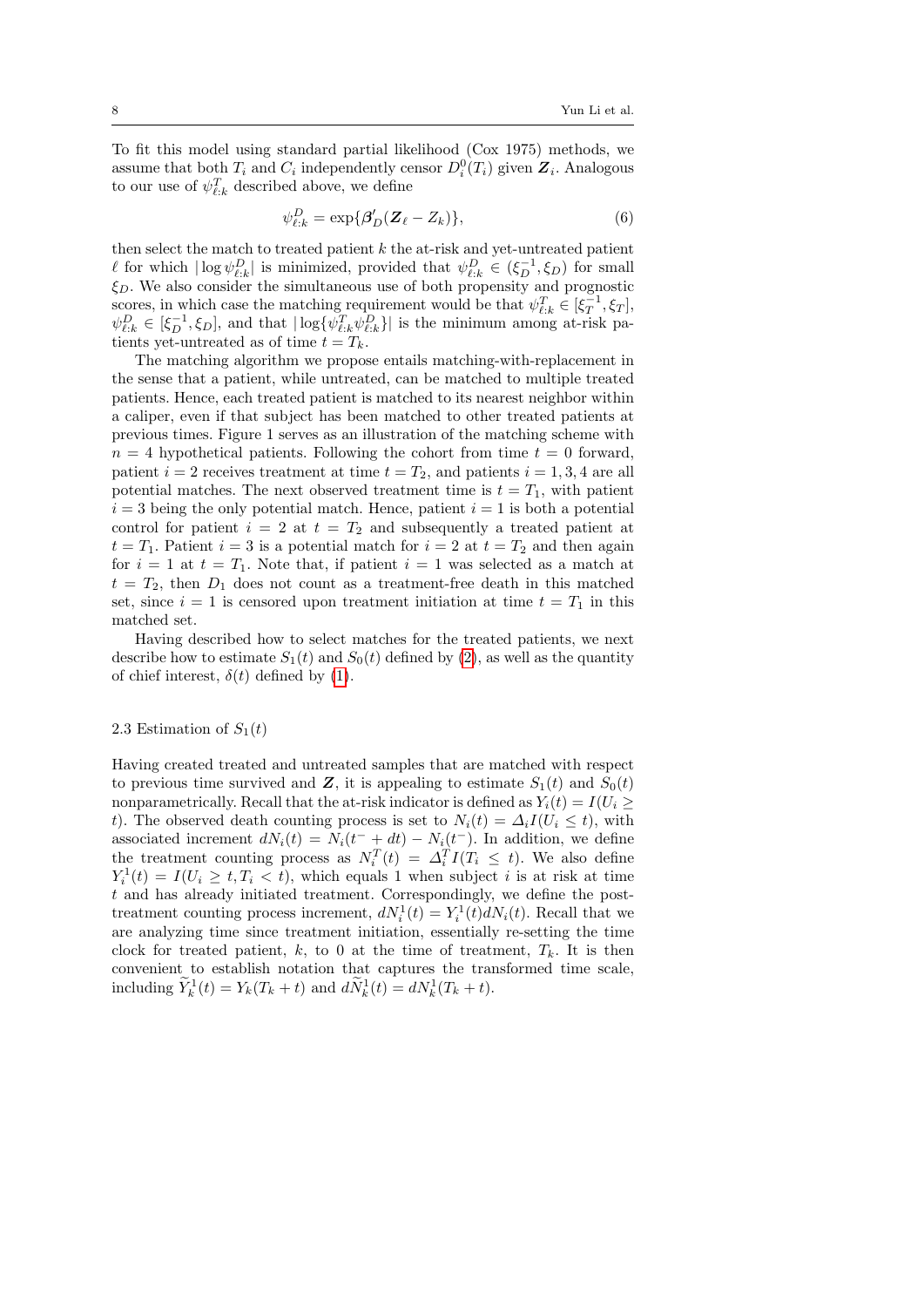

Fig. 1 Matching Scheme Illustration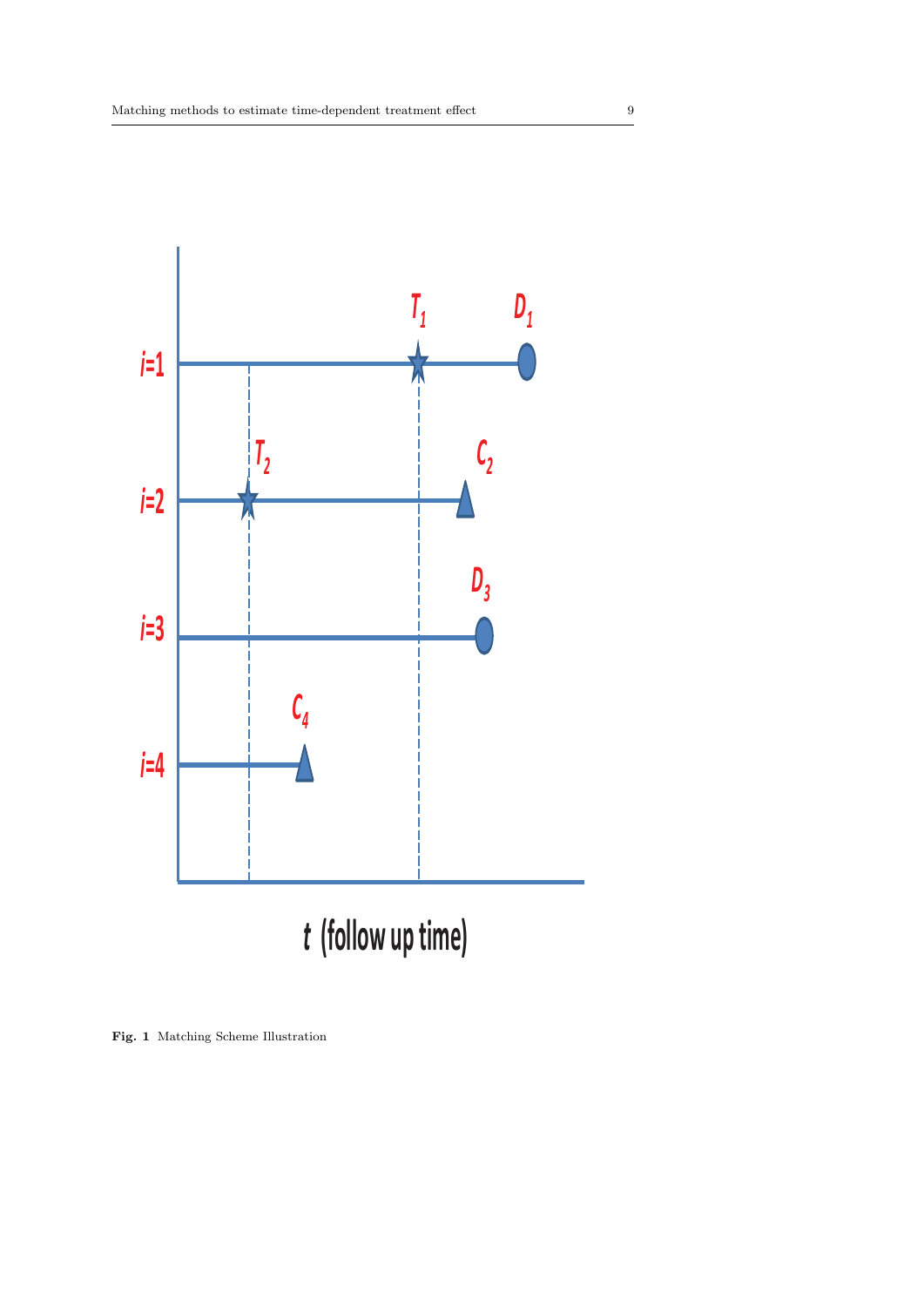One might hope that this could be accomplished through, for example, the Nelson-Aalen estimator of the cumulative hazard function,

<span id="page-9-0"></span>
$$
\sum_{k=1}^{n} \int_{0}^{t} \left\{ \sum_{\ell=1}^{n} \widetilde{Y}_{\ell}^{1}(u) \right\}^{-1} d\widetilde{N}_{k}^{1}(u).
$$
 (7)

However, as we describe below, this turns out not to be the case for several reasons. First, [\(7\)](#page-9-0) represents an unweighted average over the observed treatment times. Since  $T_k$  is subject to right censoring by  $C_k$ , the uncensored  $T_k$  values represent a biased sample of shorter values of times-to-treatment. Just as one would not use the empirical cumulative distribution function for estimation in the standard univariate survival set-up, a method that explicitly accounts for censoring is required here so that the resulting nonparametric estimator of  $S_1(t)$  represents an average over the  $\{T, Z | T \langle D \rangle\}$  distribution, as opposed to a distribution that depends on C.

Second, the length of T affects the probability that  $(D-T)$  is observed as opposed to being censored. That is, since we assume one single censoring time,  $(D - T)$  is censored by  $(C - T)$  which induces dependent censoring (Schaubel and Cai 2004) unless  $(D-T)$  is independent of T, usually an unrealistic assumption in practice. Viewing  $(D-T)$  as a gap time brings forth an identifiability issue (Lin, Sun and Ying 1999). Specifically, if we let  $\tau_C$  be the maximum censoring time, then inference is restricted to  $T \in [0, \tau]$  with  $S_1(t)$ estimable on  $t \in [0, \tau_1]$  for  $\tau + \tau_1 \leq \tau_C$ .

Third, even leaving aside the first and second issues described above, C still causes difficulty. For instance, suppose that no  $T$  values were censored; that  $(D-T)$  is independent of T; but that post-treatment death time,  $(D-T)$ is still subject to right censoring. The variates  $(D-T)$  and  $(C-T)$  are likely to be correlated through their mutual association with  $Z$ , akin to the type of dependent censoring described by Robins and Rotnitzky (1992).

Both the first and third issues described in the preceding paragraphs imply re-weighting the post-treatment data to reflect that which would be observed in the absence of censoring. The second issue implies redefining the posttreatment survival function as  $S_1(t|T \leq \tau)$  for  $t \in [0, \tau_1]$ . Combining these considerations, the post-treatment weight function for subject  $k$  is then given by

<span id="page-9-1"></span>
$$
w_k^1(t) = \frac{N_k^T(\tau)I_{\bullet:k}\widetilde{Y}_k^1(t)}{P(C_k > T_k + t|\mathbf{Z}_k, T_k)},\tag{8}
$$

where  $N_k^T(\tau)$  reflects the above-described identifiability constraints,  $I_{\bullet:k}$  is an indicator for treated patient k being successfully matched and  $P(C_k >$  $T_k + t|Z_k, T_k$  is the IPCW component applied so that the observed data reflect what would have been observed in the absence of censoring. It is useful to write,

$$
P(C_k > T_k + t | \mathbf{Z}_k, T_k) = P(C_k > T_k | \mathbf{Z}_k, T_k) P(C_k > T_k + t | C_k > T_k, \mathbf{Z}_k, T_k),
$$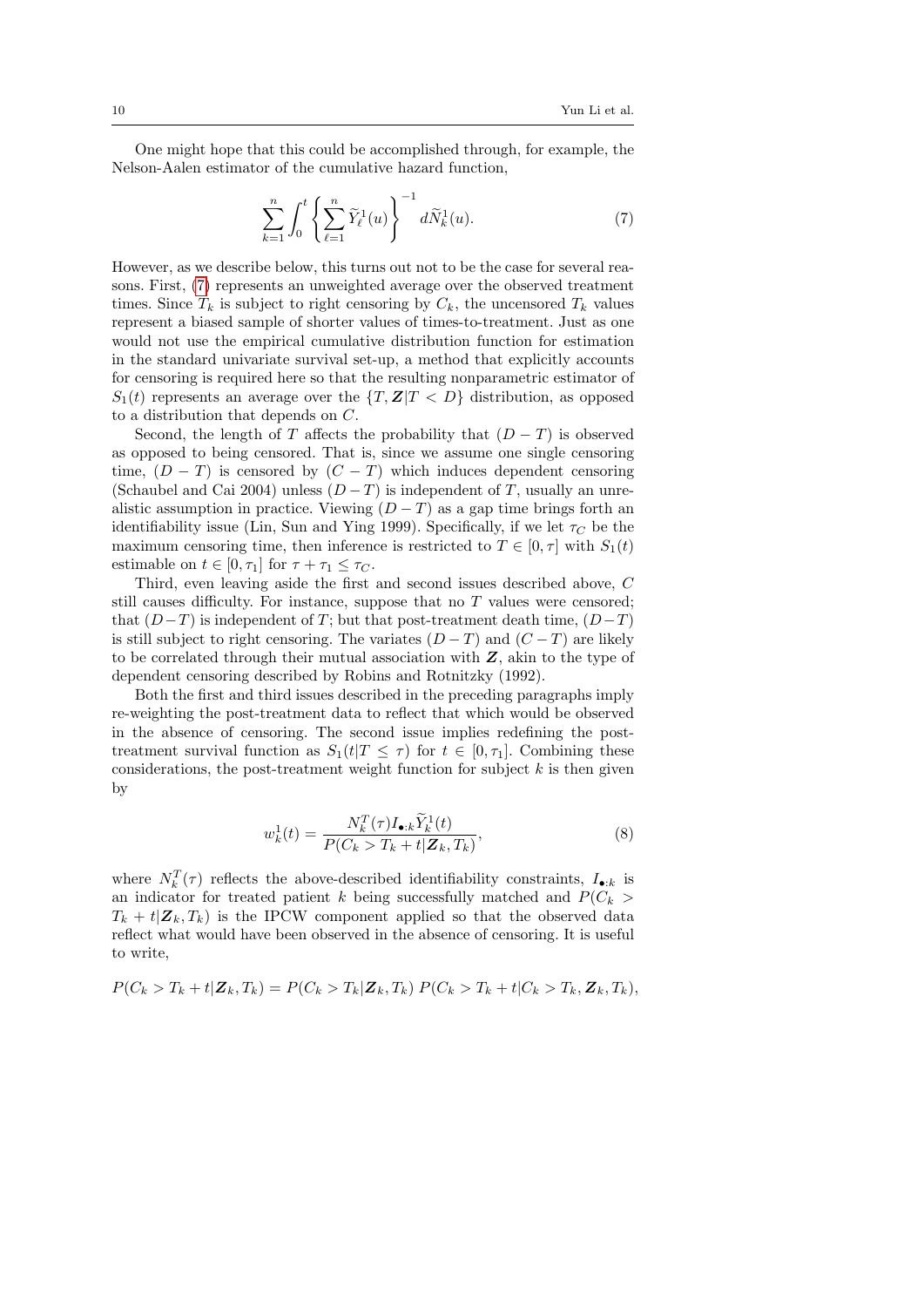where the first term on the right side represents the probability that treatment time for subject  $k$  is uncensored; while the second term represents the probability the post-treatment death time is uncensored as of t units following the uncensored treatment time. All instances of the risk set indicator in the unweighted estimator [\(7\)](#page-9-0) including that in  $d\tilde{N}_k^1(u)$  will be replaced with  $w_k^1(t)$ , noting that the counting process increment in [\(7\)](#page-9-0) is by definition equal to  $\widetilde{Y}_k(t)d\widetilde{N}_k^1(u)$ .

It is evident now that we require a model for  $C_i$ , and we assume that

$$
\lambda_{iC}(t) = \lim_{dt \to 0} \frac{1}{dt} P(t \le C_i < t + dt | C_i \ge t, \mathbf{Z}_i),
$$

follows the Cox model,

$$
\lambda_{iC}(t) = \lambda_{0C}(t) \exp(\beta'_C \mathbf{Z}_i). \tag{9}
$$

Recall that  $C_i$  is assumed to be conditionally independent of  $T_i$  and  $D_i$  given  $\mathbf{Z}_i$ , meaning that  $\Lambda_{0C}(t) = \int_0^t \lambda_{0C}(u) du$  and  $\mathbf{A}_C$  can be consistently estimated through standard (unweighted) Cox regression.

Finally, our proposed estimator of  $S_1(t)$  is given by  $\widehat{S}_1(t) = \exp\{-\widehat{A}_1(t)\},$ where

$$
\widehat{\Lambda}_1(t) = \sum_{k=1}^n \int_0^t \left\{ \sum_{\ell=1}^n \widehat{w}_{\ell}^1(u) \right\}^{-1} \widehat{w}_{\ell}^1(u) d\widetilde{N}_k^1(u) \tag{10}
$$

and we set

$$
\widehat{w}_k^1(t) = N_k^T(\tau) I_{\bullet:k} \widetilde{Y}_k^1(t) \exp\left\{\widehat{A}_{kC}(T_k+t)\right\},\tag{11}
$$

where  $\widehat{\Lambda}_{kC}(T_k+t) = \int_0^{T_k+t} \widehat{\lambda}_{kC}(u)du$ .

Considerations on the treatment-free side are somewhat different from those outlined in this subsection, as we now describe.

## 2.4 Estimation of  $S_0(t)$  and  $\delta(t)$

We begin by defining additional notation pertinent to treatment-free data. Specifically, let  $Y_i^0(t) = I(U_i \wedge T_i \geq t)$ , an indicator for being at risk and untreated as of time  $t$ , and define the following counting process increment,  $dN_i^0(t) = Y_i^0(t)dN_i(t)$ . Suppose that patient k is observed to initiate treatment at time  $T_k$ . We then let  $I_{i:k}$  be an indicator for not-yet-treated subject i being matched to patient k, with  $I_{k:k} \equiv 0$ . Since we apply one-to-one matching, we have  $I_{\bullet:k} = \sum_{i=1}^n I_{i:k}$ , consistent with the definition of  $I_{\bullet:k}$  applied in [\(8\)](#page-9-1). To specify matched-set-specific notation, we define  $\widetilde{Y}_{i:k}^0(t) = Y_i^0(T_k + t)$  and  $d\widetilde{N}_{i:k}^0(t) = dN_i^0(T_k + t).$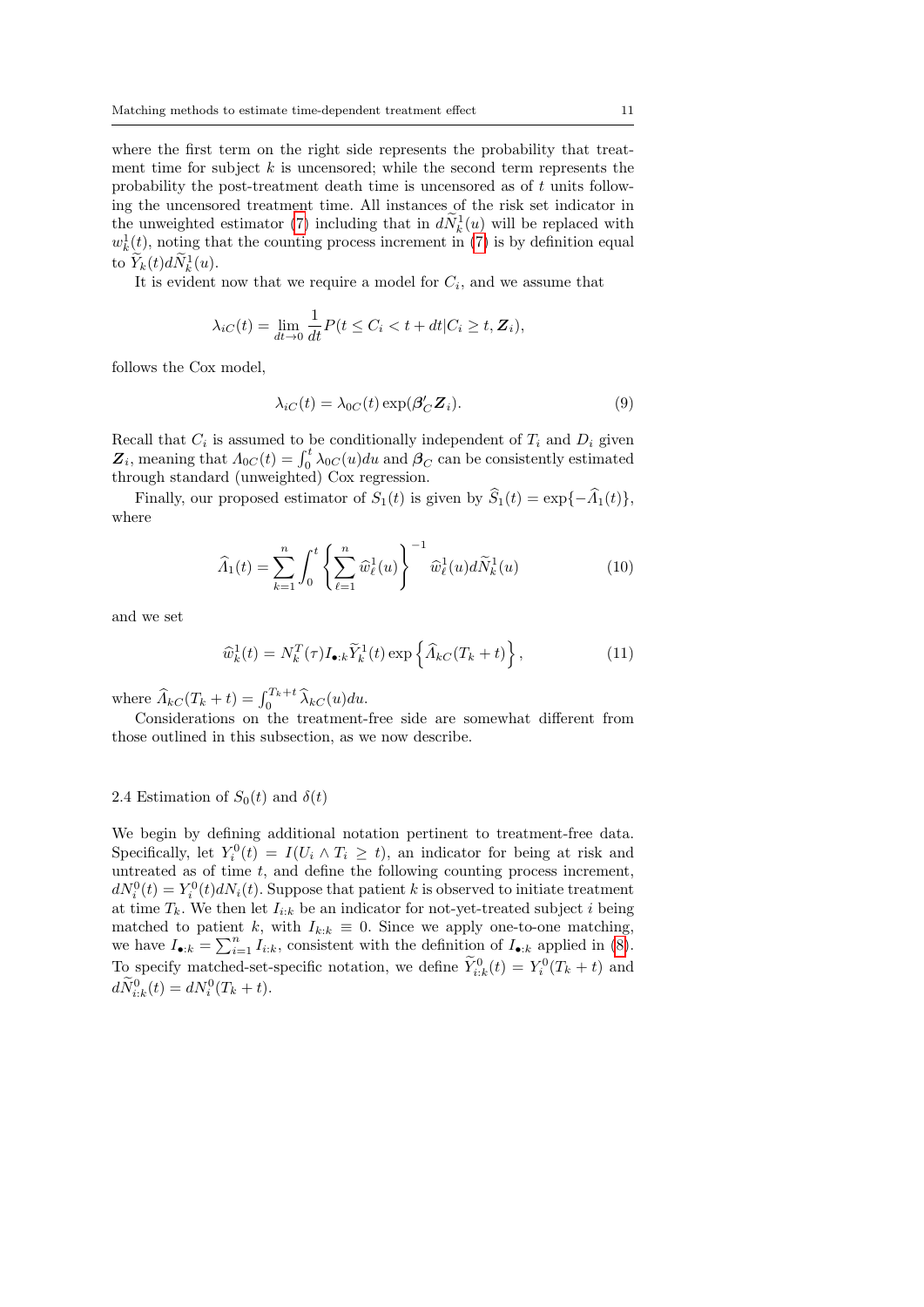As was the case for  $S_1(t)$ , we estimate  $S_0(t)$  through a weighted version of the Nelson-Aalen estimator, with the weight function for patient  $i$  given by

<span id="page-11-0"></span>
$$
w_{i:k}^0(t) = \frac{N_k^T(\tau)I_{i:k}\tilde{Y}_{i:k}^0(t)}{P(C_k > T_k | \mathbf{Z}_k, T_k)P(C_i \wedge T_i > T_k + t | C_i \wedge T_i > T_k, T_k, \mathbf{Z}_i)} (12)
$$

The component  $N_k^T(\tau)P(C_k > T_k | \mathbf{Z}_k, T_k)^{-1}$  is appropriately inherited from the weight assigned to the treated patient. A treated patient does not contribute to  $\hat{S}_1(t)$  unless  $T_k < \tau$ . Correspondingly, patient i, matched to treated patient k, should not contribute to  $\hat{S}_0(t)$  unless patient k was included. With respect to the denominator, intuitively, inverse weighting patients  $i$  and  $k$  differently at the time of matching  $(t = T_k)$  would serve to distort the balance in the covariates and previous-time-survived distributions achieved by matching. The gap time structure does not induce dependent censoring observed witnessed on the post-treatment side. The pertinent gap times are  $T_k$  and  $(D_i^0 - T_k)$ . The latter is censored by  $(C_i - T_k)$  but, unlike the analog on the  $j = 1$  side,  $(D_i^0 - T_k)$  can in fact be assumed to be independent of  $T_k$ . Therefore, the induced dependent censoring and associated identifiability issues do not naturally arise on the treatment-free side. That said, we apply the aforelisted constraints to  $S_0$  since it is desirable to contrast  $S_1$  and  $S_0$  functions which are truly comparable.

The third issue described in Subsection 2.3 is arguably a greater concern on the treatment-free side since, for matched patient i,  $(D_i^0 - T_k)$  can be censored by either  $(C_i - T_k)$  or  $(T_i - T_k)$ ; both represent violations of independent censoring due to shared dependence on  $\mathbf{Z}_i$ , in the context of nonparametric survival curve estimation. Note that our goal is to inversely weight the uncensored treatment-free experience with respect to the distribution at  $t = T_k$  as opposed to  $t = 0$ ; hence, the conditional probabilities.

The estimated version of [\(12\)](#page-11-0) can be expressed as

$$
\widehat{w}_{i:k}^{0}(t) = N_{k}^{T}(\tau)I_{i:k}\widetilde{Y}_{i:k}^{0}(t)\exp\left\{\widehat{\Lambda}_{kC}(T_{k}) + \int_{T_{k}}^{T_{k}+t} d\widehat{\Lambda}_{iC}(u) + \int_{T_{k}}^{T_{k}+t} d\widehat{\Lambda}_{iT}(u)\right\},\tag{13}
$$

where  $\widehat{\Lambda}_{iT}(t) = \int_0^t \widehat{\lambda}_{iT}(u) du$ .

Our proposed estimator of  $S_0(t)$  is given by  $\widehat{S}_0(t) = \exp\{-\widehat{\Lambda}_0(t)\}\,$ , where

$$
\widehat{\Lambda}_0(t) = \sum_{i=1}^n \sum_{k=1}^n \int_0^t \left\{ \sum_{\ell=1}^n \sum_{k=1}^n \widehat{w}_{\ell,k}^0(u) \right\}^{-1} \widehat{w}_{i:k}^0(u) d\widetilde{N}_{i:k}^0(u). \tag{14}
$$

Note that in the treated group  $(j = 1)$ , every patient is unique but in the untreated group  $(j = 0)$ , the same patient can appear in multiple matched sets.

Having estimated  $S_1(t)$  and  $S_0(t)$ , the ATT is then estimated by  $\hat{\delta}(t)$  =  $\widehat{S}_1(t) - \widehat{S}_0(t).$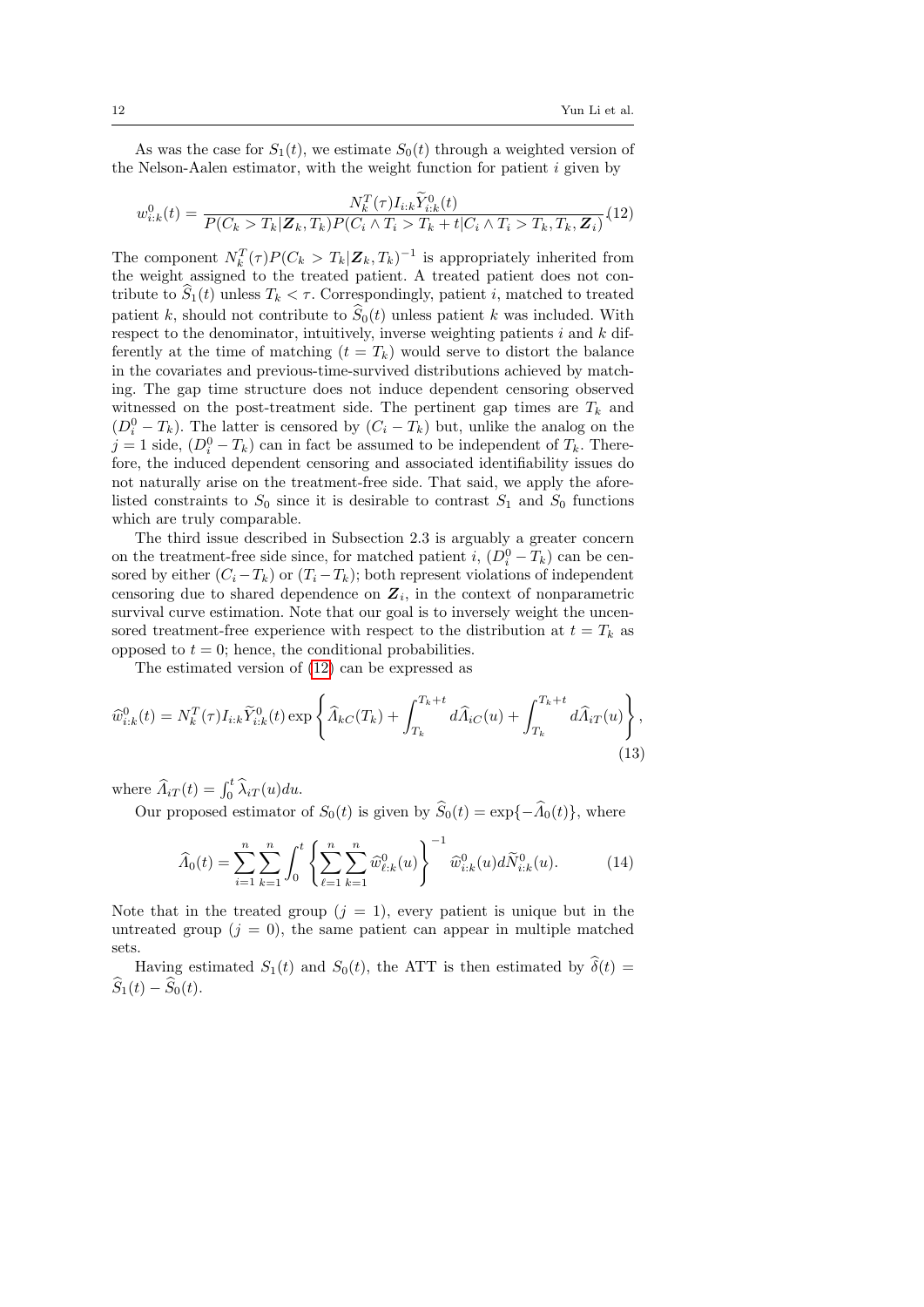#### 2.5 Variance Function

The bootstrap (Efron 1979) is a frequently used method to estimate variances in settings such as ours where methods of analytically deriving the variance are difficult. However, Abadie and Imbens (2008) have shown that standard bootstrap is usually not valid for matching estimators. We propose a closed-form estimator that is convenient to compute. The aim is to arrive at a tractable form which captures the most important aspects of the variability in the proposed estimators. We begin by considering the post-treatment side  $(j = 1)$ . Assuming that  $\{Y_i(\cdot), N_i(\cdot), N_i^T(\cdot), \mathbf{Z}_i\}$  are independent and identically distributed for  $i = 1, \ldots, n$ , ignoring the randomness in the matching process and treating the weights as known,  $n^{1/2} {\hat{A}_1(t) - A_1(t)} = n^{1/2} \sum_{i=1}^n \phi_i^1(t)$  asymptotically, where  $\phi_i^1(t) = \int_0^t \pi_1(u)^{-1} w_i^1(u) d\widetilde{M}_i^1(u)$ , with  $\pi_1(u) = E[w_i^1(u)]$  and  $dM_i^1(u) = dN_i^1(u) - Y_i^1(u)dA_1(u)$  (e.g., see Andersen et al. 1993). Under mild regularity conditions, the  $\{\phi_1^1(t), \ldots, \phi_n^1(t)\}\$  are independent and identically distributed mean 0 variates. As a result,  $n^{1/2}{\{\hat{A}_1(t) - A_1(t)\}}$  converges to asymptotically to a mean-zero Normal distribution with variance  $E[\phi_i^1(t)^2]$ , by the Multivariate Central Limit Theorem. By applying the Functional Delta Method (van der Vaart 2000), we obtain that  $n^{1/2}\{\widehat{S}_1(t)-S_1(t)\}\)$  is also asymptotically mean-zero Normal with variance estimator,

$$
\widehat{\sigma}_1^2(t) = n^{-1} \sum_{i=1}^n \{ \widehat{S}_1(t) \widehat{\phi}_i^1(t) \}^2,
$$

where  $\hat{\phi}_i^1(t) = \int_0^t \hat{\pi}_1(u)^{-1} \hat{w}_i^1(u) d\hat{M}_i^1(u)$ , with  $\hat{\pi}_1(u) = n^{-1} \sum_{i=1}^n \hat{w}_i^1(u)$  and  $d\widehat{M}_i^1(u) = d\widetilde{N}_i^1(u) - \widetilde{Y}_i^1(u)d\widehat{A}_1(u)$ . This is a robust version of the variance estimator and, as such, does not rely on Martingale theory (Fleming and Harrington 1991).

Then considering the treatment-free side  $(j = 0)$ , analogous arguments lead to  $n^{1/2}\{\widehat{S}_0(t)-S_0(t)\} = -n^{1/2}\sum_{i=1}^n S_0(t)\phi_i^0(t)$  asymptotically. Different from the treatment side where each subject  $k$  can appear only once, a given subject  $i$ in the treatment-free side can be matched to several treated patients. As such, the asymptotically independent terms with respect to the treatment-free side are given by  $\phi_i^0(t) = \sum_{k=1}^n \int_0^t \pi_0(u)^{-1} w_{i:k}^0(u) d\widetilde{M}_{i:k}^0(u)$ , and  $n^{1/2} {\{\widehat{S}_0(t) - S_0(t)\}}$ <br>converges in distribution to a zero-mean Normal with a variance that can be consistently estimated by

$$
\widehat{\sigma}_0^2(t) = n^{-1} \sum_{i=1}^n \{\widehat{S}_0(t)\widehat{\phi}_i^0(t)\}^2,
$$

where we define

$$
\widehat{\phi}_i^0(t) = \sum_{k=1}^n \int_0^t \widehat{\pi}_0(u)^{-1} \widehat{w}_{i:k}^0(u) d\widehat{M}_{i:k}^0(u)
$$

$$
\widehat{\pi}_0(u) = n^{-1} \sum_{i=1}^n \sum_{k=1}^n \widehat{w}_{i:k}^0(u),
$$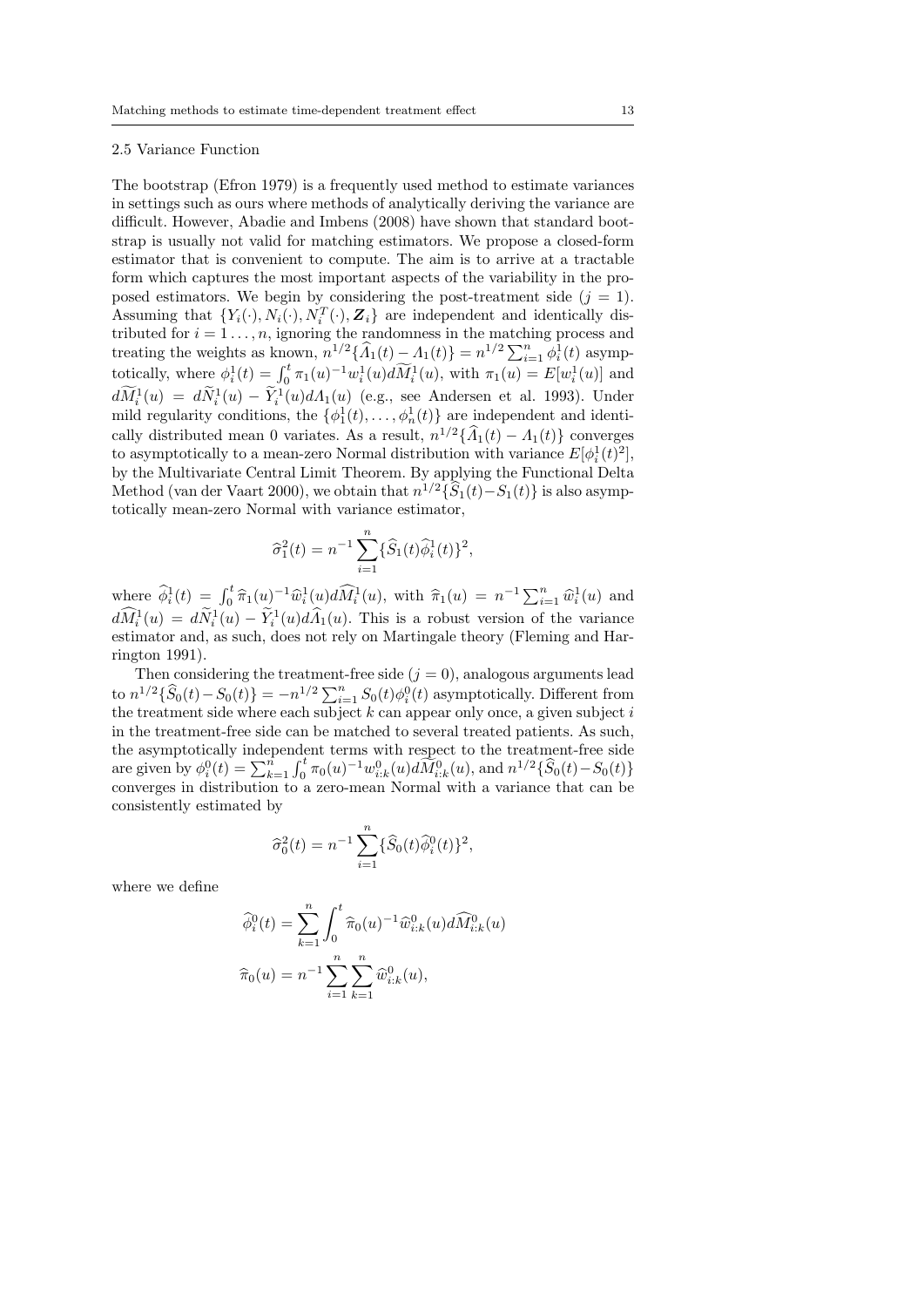with  $d\widehat{M}_{i:k}^0(u) = d\widetilde{N}_{i:k}^0(u) - \widetilde{Y}_{i:k}^0(u)d\widehat{A}_0(u)$ .

Combining the above results, we can represent  $n^{1/2}\{\hat{\delta}(t) - \delta(t)\}$  asymptotically by  $n^{-1/2} \sum_{i=1}^{n} \{ S_0(t) \phi_i^0(t) - S_1(t) \phi_i^1(t) \}$ , where  $S_0(t) \phi_i^0(t) - S_1(t) \phi_i^1(t)$ components are independent and identically distributed with mean 0 and account for the possibility that patients may contribute follow-up on both the  $j = 0$  and  $j = 1$  sides. The quantity  $n^{1/2}\{\delta(t) - \delta(t)\}\)$  converges asymptotically to a Normal variate with mean 0 and a variance that can be consistently estimated by

$$
\widehat{\sigma}_{\delta}^{2}(t) = n^{-1} \sum_{i=1}^{n} \{\widehat{S}_{0}(t)\widehat{\phi}_{i}^{0}(t) - \widehat{S}_{1}(t)\widehat{\phi}_{i}^{1}(t)\}^{2}.
$$

The above-described variance estimators ignore the randomness in the matching process and the estimation of the weights. The idea of treating the weights as fixed for computational purposes is a commonly used simplification in the inverse weighting literature. In several analogous cases in the literature, it is argued that treating an estimated weight as known reduces precision (Hernán, Brumback and Robins 2000 and 2001); heuristically, since the estimation is not credited for the extent to which it uses the data. On the other hand, not accounting for matching process should result in under-estimation of asymptotic variances. However, our extensive simulations show that the randomness we ignored is usually small or almost negligible relative to the variability that is captured by  $\hat{\phi}_i^1(t)$  and  $\hat{\phi}_i^0(t)$  in even moderate sized samples.

#### 3 Simulations

We conducted simulations to assess the performance of our proposed method in finite samples. The treatment times  $T$  were generated from an exponential distribution with hazard  $\lambda_{0T} \exp{\{\beta_{10} Z_1 + \beta_{11} Z_t\}}$ , while treatment-free death times were generated as exponential with hazard  $\lambda_{0D} \exp{\beta_{20} Z_1 + \beta_{21} Z_d}$ . Note that the covariate  $Z_t$  affects treatment assignment, but not death, while  $Z_d$  has the opposite effect. The covariate  $Z_1$  serves as a confounder that affects the rates of both treatment and treatment-free death. Times between treatment and death are generated from an exponential distribution with rate  $\lambda_{1D} \exp{\beta_{30} Z_1 + \beta_{31} Z_d + \beta_{32}}$ . Censoring times are generated from an exponential distribution with rate  $\lambda_{0C} \exp{\{\beta_{40} Z_1\}}$ . Each of the covariates  $Z_1$ ,  $Z_t$  and  $Z_d$  were generated from standard normal distributions. There were  $n=1,000$  subjects in all simulations, with each data configuration replicated 1,000 times. In reality, we observe the minimum of the potential time to treatment, time to death and time to censoring. In simulations, however, we have every patient's potential time to treatment, time to death with and without treatment and time to censoring. As such, we can obtain the true effect of the treatment on survival by averaging the difference between the counterfactual survival functions across simulations.

In the first set of simulations, we examine the bias and empirical standard deviation of the proposed estimators using three different matching methods: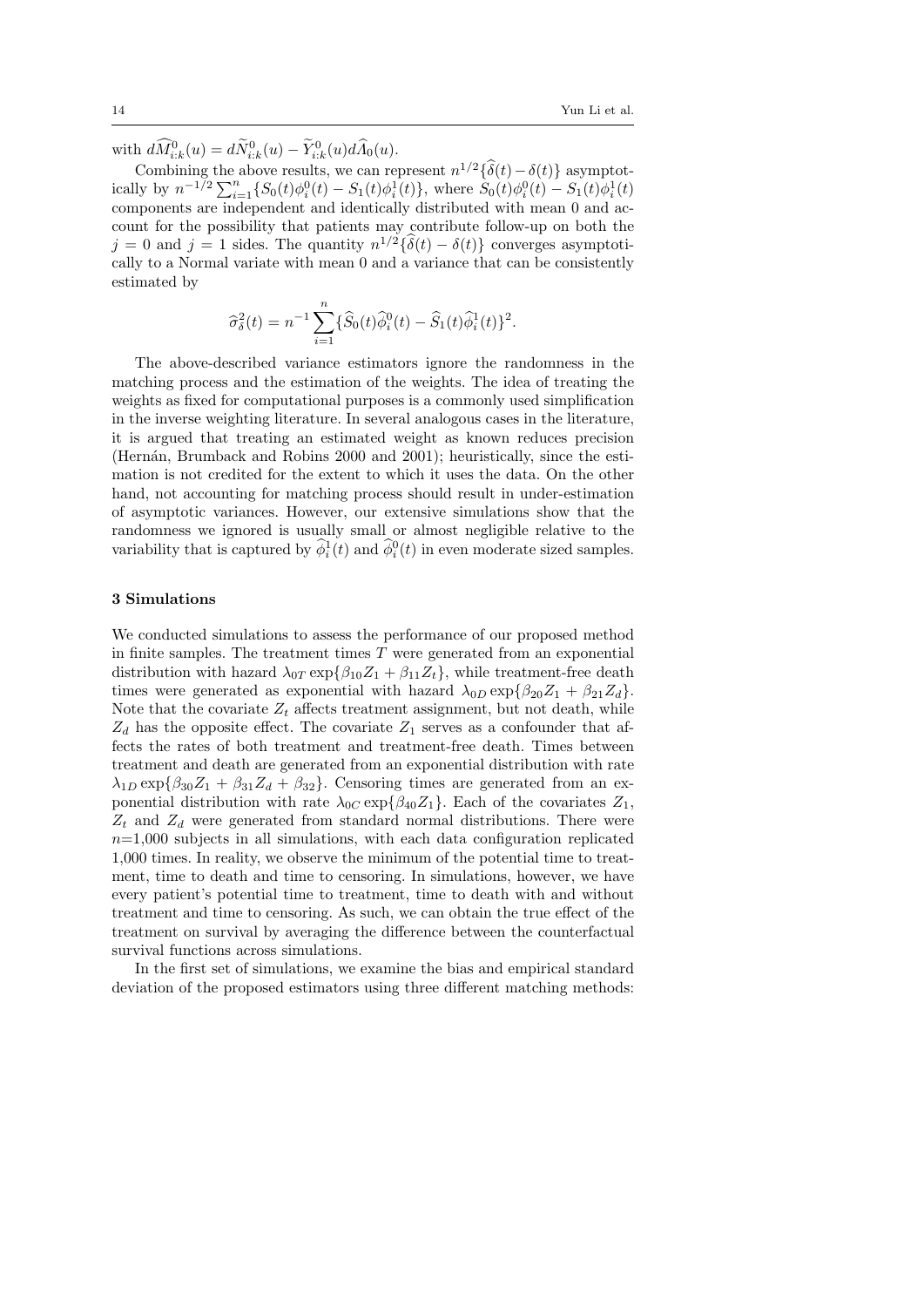(i) matching by prognostic score only (ii) matching by propensity score only (iii) matching by both prognostic and propensity scores; i.e., double matching. We do 1:1 nearest-neighbor within-caliper matching, with  $\xi_T = 1.1$  and/or  $\xi_D = 1.1$ . Approximately 75% treated patients find their matches in simulations. We first vary the magnitude of  $\beta_{11}$  from 0, 0.5, 1 to 1.5 to change the degree of association between the predictor  $Z_t$  and the treatment hazard from none, weak, moderate and strong, respectively. We then vary the magnitude of  $\beta_{21}$  from 0, 0.5, 1 to 1.5 to change the degree of association between the predictor  $Z_d$  and the treatment-free death hazard. The remaining parameter specifications were equal across all simulations:  $\lambda_{0T} = 0.5, \lambda_{0D} =$  $0.5, \lambda_{1D} = 0.2, \lambda_{0C} = 0.2, \beta_{10} = 0.15, \beta_{20} = 0.25, \beta_{30} = 0.20, \beta_{31} = 0.15, \beta_{32} =$  $-0.7, \beta_{40} = 0.2$ . We set  $\tau = 3$  and  $\tau_1 = 5$ . We present the average bias and the empirical standard deviation (ESD) of  $\widehat{S}_1(t)$ ,  $\widehat{S}_0(t)$  and  $\widehat{\delta}(t)$  at  $t = 1.5$ .

In the second set of simulations, we examine the properties of the proposed point estimators and their variance functions under four scenarios: (1) no treatment effect, where  $\lambda_{0T} = 0.7$  and  $\lambda_{0D} = 0.7 = \lambda_{1D} = 0.7$ ,  $\beta_{20} = 0.25, \beta_{21} =$  $0.50, \beta_{30} = 0.20, \beta_{31} = 0.50, \beta_{32} = 0$ ; (2) strong treatment effect, where  $\lambda_{0T} =$  $0.5, \lambda_{0D} = 0.5, \lambda_{1D} = 0.5, \beta_{20} = 0.5, \beta_{21} = 1, \beta_{30} = 0.20, \beta_{31} = 0.15, \beta_{32} = -1;$ (3) moderate treatment effect, where  $\lambda_{0T} = 0.5, \lambda_{0D} = 0.5, \lambda_{1D} = 0.7, \beta_{20} = 0.7$  $0.25, \beta_{21} = 0.5, \beta_{30} = 0.20, \beta_{31} = 0.15, \beta_{32} = -0.7;$  (4) negative treatment effect, where  $\lambda_{0T} = 0.5, \lambda_{0D} = 0.5, \lambda_{1D} = 0.7, \beta_{20} = 0.25, \beta_{21} = 0.5, \beta_{30} = 0.5$  $0.20, \beta_{31} = 0.15, \beta_{32} = 0.4$ . The other parameter specifications were the same across all scenarios:  $\beta_{10} = 0.15, \beta_{11} = 0.5, \lambda_{0C} = 0.2$  and  $\beta_{40} = 0.2$ . We conducted nearest-neighbor within-caliper prognostic score matching, with  $\xi_D = 1.1$ . We examined the proposed estimators (and their estimated standard errors) at  $t = 0.5$ ,  $t = 1$  and  $t = 1.5$ .

As shown in Table 1, the bias appears to be negligible for each of the proposed estimators. For  $S_0(t)$ , double matching method tends to give estimates with the smallest bias, followed by prognostic matching. For  $\widehat{S}_0(t)$  and  $\widehat{\delta}(t)$ , prognostic score matching method tends to give much smaller empirical standard deviations, which are only 50% to 80% of those by either propensity score matching or double matching, except when  $\beta_{11} = 0$ . Propensity score matching and double matching give rise to similar ESDs. Such results are consistent with the need to adjust for prognostic factors for the benefit of efficiency gain. As we increase the association between  $Z_t$  and T through  $\beta_{11}$ , both propensity score and double score matching methods tend to give increased empirical standard deviations. This illustrates that adjustment for a factor that is a stronger predictor of the treatment can actually lead to a increased variance if the factor is not a predictor of the outcome. For  $S_1(t)$ , differences in bias and empirical standard deviation between prognostic and propensity score matching methods are negligible in our simulations since almost all treated patients are able to find matches.

The performances of the estimators of the survival functions and their variances in our simulations are summarized in Tables 2 and 3. We find that the biases are again negligible for all estimates of  $S_0$ ,  $S_1$  and  $\delta$  at 0.5, 1 and 1.5 years post treatment. The asymptotic standard errors are close to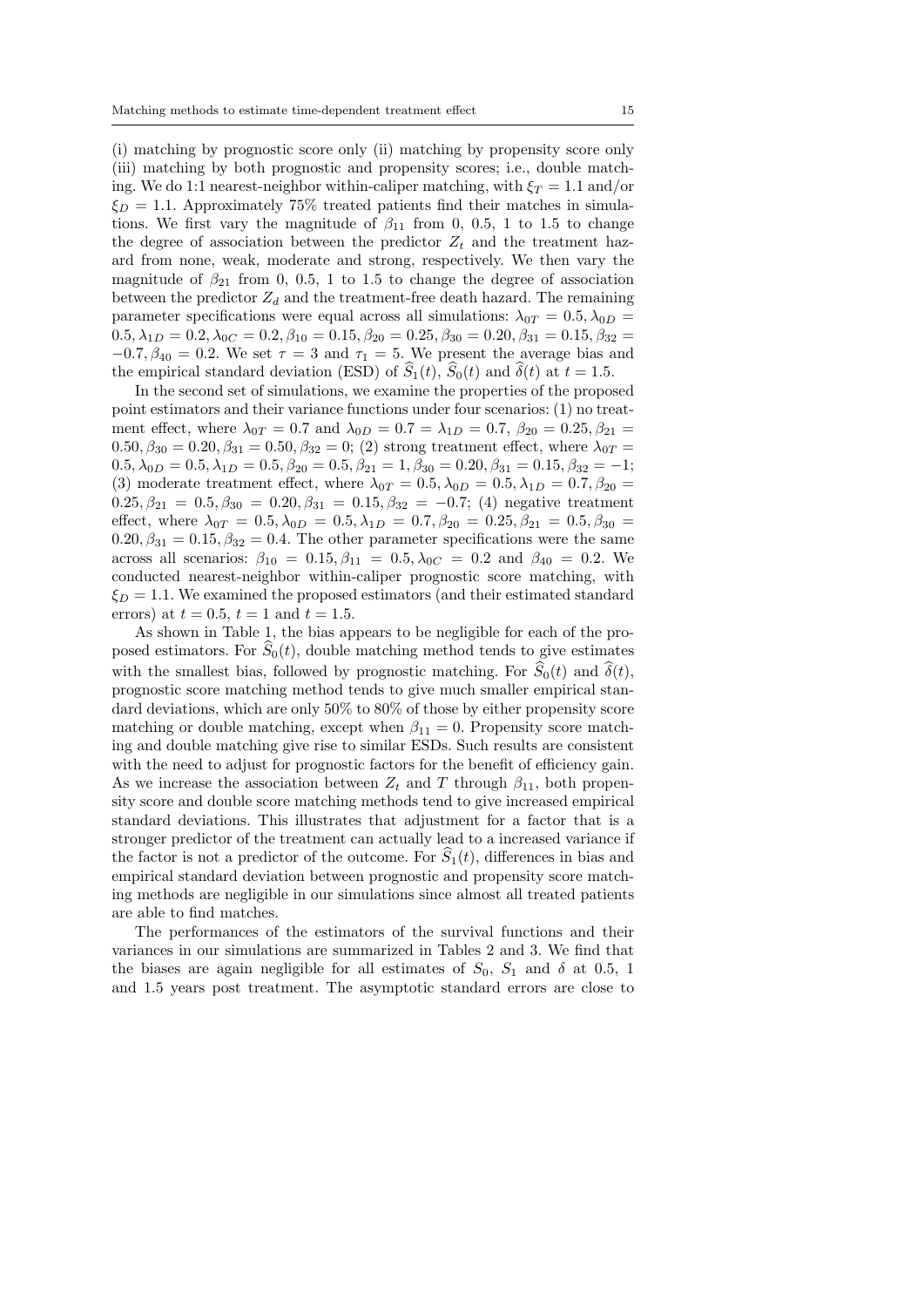Table 1 Bias and empirical standard deviation (ESD) of the estimates for survival functions for the untreated  $(\hat{S}_0)$  and treated  $(\hat{S}_1)$  patients, and their difference in survival  $(\hat{\delta})$  at 1.5 years post treatment summarized across 1000 simulations where the association between  $Z_t$  and T  $(\beta_{11})$  and that between  $Z_d$  and  $D^0$   $(\beta_{21})$  vary and three matching methods are considered

| $\theta$<br>0.545<br>0.006<br>0.041<br>0.865<br>0.001<br>0.019<br>0.320<br>$-0.006$<br>$\mathbf{1}$<br>Prognostic<br>$\mathbf{1}$<br>0.5<br>$0.325\,$<br>0.540<br>0.007<br>0.041<br>0.865<br>$-0.000$<br>0.019<br>$-0.008$<br>$\mathbf 1$<br>0.531<br>0.042<br>0.864<br>0.333<br>0.006<br>0.000<br>0.019<br>$-0.006$<br>1<br>$\overline{1}$<br>1.5<br>0.521<br>0.006<br>0.044<br>0.863<br>0.001<br>0.020<br>0.342<br>$-0.005$ | 0.045<br>0.044<br>0.046<br>0.049<br>0.046<br>0.052<br>0.072<br>0.092 |
|-------------------------------------------------------------------------------------------------------------------------------------------------------------------------------------------------------------------------------------------------------------------------------------------------------------------------------------------------------------------------------------------------------------------------------|----------------------------------------------------------------------|
|                                                                                                                                                                                                                                                                                                                                                                                                                               |                                                                      |
|                                                                                                                                                                                                                                                                                                                                                                                                                               |                                                                      |
|                                                                                                                                                                                                                                                                                                                                                                                                                               |                                                                      |
|                                                                                                                                                                                                                                                                                                                                                                                                                               |                                                                      |
|                                                                                                                                                                                                                                                                                                                                                                                                                               |                                                                      |
| 0.006<br>0.042<br>0.865<br>0.001<br>0.019<br>0.320<br>$\boldsymbol{0}$<br>$\mathbf{1}$<br>0.545<br>$-0.005$<br>Propensity                                                                                                                                                                                                                                                                                                     |                                                                      |
| $\mathbf 1$<br>0.5<br>0.540<br>0.008<br>0.049<br>0.865<br>0.000<br>0.019<br>0.325<br>$-0.008$                                                                                                                                                                                                                                                                                                                                 |                                                                      |
| $\mathbf 1$<br>0.531<br>0.008<br>0.070<br>0.864<br>0.000<br>0.019<br>0.333<br>$-0.008$<br>1                                                                                                                                                                                                                                                                                                                                   |                                                                      |
| $\overline{1}$<br>0.521<br>1.5<br>0.013<br>0.089<br>0.863<br>0.001<br>0.020<br>0.342<br>$-0.012$                                                                                                                                                                                                                                                                                                                              |                                                                      |
|                                                                                                                                                                                                                                                                                                                                                                                                                               |                                                                      |
| 1<br>Double<br>0.545<br>0.003<br>0.042<br>0.865<br>0.001<br>0.020<br>0.320<br>$\boldsymbol{0}$<br>$-0.003$                                                                                                                                                                                                                                                                                                                    | 0.046                                                                |
| $\mathbf{1}$<br>0.5<br>0.540<br>$-0.002$<br>0.049<br>0.865<br>$-0.000$<br>0.023<br>0.325<br>0.002                                                                                                                                                                                                                                                                                                                             | 0.054                                                                |
| $\mathbf 1$<br>0.531<br>$-0.002$<br>0.065<br>0.864<br>0.000<br>0.024<br>0.333<br>0.002<br>1                                                                                                                                                                                                                                                                                                                                   | 0.069                                                                |
| $\mathbf 1$<br>0.521<br>1.5<br>0.004<br>0.087<br>0.863<br>0.000<br>0.026<br>0.342<br>$-0.003$                                                                                                                                                                                                                                                                                                                                 | 0.091                                                                |
| $\boldsymbol{0}$<br>0.472<br>0.000<br>0.046<br>0.859<br>0.019<br>0.387<br>$\mathbf{1}$<br>$-0.001$<br>$-0.001$<br>Prognostic                                                                                                                                                                                                                                                                                                  | 0.049                                                                |
| 0.488<br>0.003<br>0.043<br>0.861<br>0.000<br>0.019<br>0.373<br>$\mathbf{1}$<br>0.5<br>$-0.003$                                                                                                                                                                                                                                                                                                                                | 0.046                                                                |
| 1<br>$\mathbf{1}$<br>0.531<br>0.006<br>0.042<br>0.864<br>0.000<br>0.019<br>0.333<br>$-0.006$                                                                                                                                                                                                                                                                                                                                  | 0.046                                                                |
| $\mathbf{1}$<br>1.5<br>0.580<br>0.011<br>0.043<br>0.866<br>0.001<br>0.019<br>0.286<br>$-0.010$                                                                                                                                                                                                                                                                                                                                | 0.047                                                                |
|                                                                                                                                                                                                                                                                                                                                                                                                                               |                                                                      |
| $\boldsymbol{0}$<br>1<br>0.472<br>0.005<br>0.070<br>0.859<br>$-0.001$<br>0.019<br>0.387<br>$-0.006$<br>Propensity                                                                                                                                                                                                                                                                                                             | 0.072                                                                |
| $\mathbf{1}$<br>0.488<br>0.007<br>0.861<br>0.000<br>0.019<br>0.373<br>0.5<br>0.072<br>$-0.006$                                                                                                                                                                                                                                                                                                                                | 0.075                                                                |
| $\mathbf 1$<br>$\mathbf{1}$<br>0.531<br>0.008<br>0.070<br>0.864<br>0.000<br>0.019<br>0.333<br>$-0.008$                                                                                                                                                                                                                                                                                                                        | 0.072                                                                |
| $\mathbf{1}$<br>1.5<br>0.580<br>0.012<br>0.069<br>0.866<br>0.001<br>0.019<br>0.286<br>$-0.011$                                                                                                                                                                                                                                                                                                                                | 0.072                                                                |
|                                                                                                                                                                                                                                                                                                                                                                                                                               |                                                                      |
| $\boldsymbol{0}$<br>Double<br>0.472<br>0.004<br>0.067<br>0.859<br>$-0.000$<br>0.020<br>0.387<br>$-0.004$<br>1                                                                                                                                                                                                                                                                                                                 | 0.070                                                                |
| 0.003<br>0.001<br>0.373<br>$\mathbf{1}$<br>0.5<br>0.488<br>0.064<br>0.861<br>0.021<br>$-0.003$                                                                                                                                                                                                                                                                                                                                | 0.067                                                                |
| $\mathbf{1}$<br>$\mathbf{1}$<br>0.531<br>0.864<br>0.000<br>0.333<br>0.002<br>$-0.002$<br>0.065<br>0.024                                                                                                                                                                                                                                                                                                                       | 0.069                                                                |
| $\mathbf{1}$<br>1.5<br>0.580<br>$-0.006$<br>0.067<br>0.866<br>$-0.000$<br>0.027<br>0.286<br>0.006                                                                                                                                                                                                                                                                                                                             | 0.071                                                                |

the empirical standard deviation of the estimates across all simulations, even when the estimates are relatively small (e.g.,  $\delta$ , Table 2). Both the biases and variances of the estimates tend to be larger at  $t = 1.5$  than those at  $t = 0.5$ because fewer subjects remain at-risk. Coverage probabilities are generally close to the nominal level of 0.95.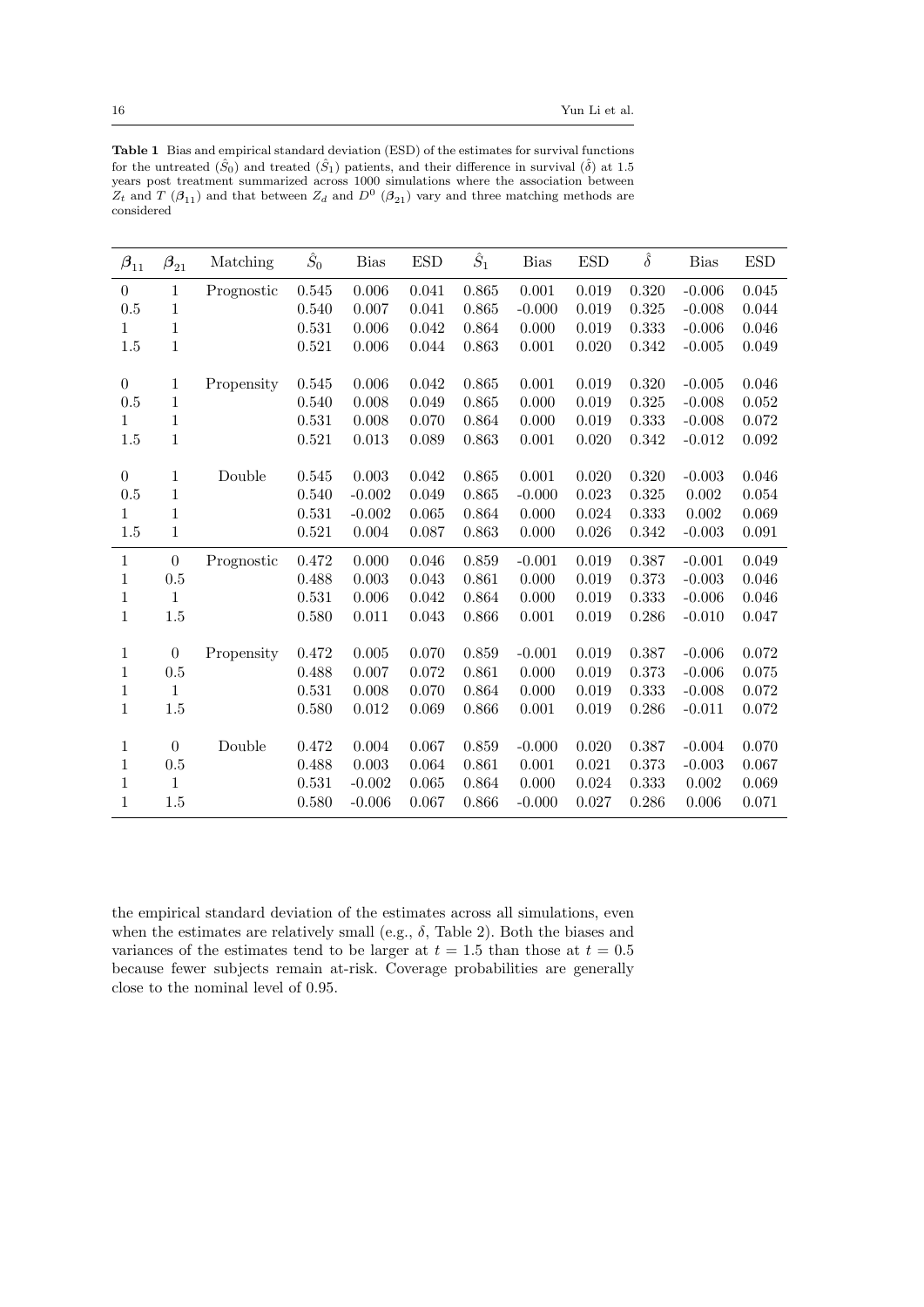| Setting | $\boldsymbol{t}$ | Quantity    | $_{\rm Est}$ | Bias     | <b>ESD</b> | ASE   | CP   |
|---------|------------------|-------------|--------------|----------|------------|-------|------|
| Null    | 0.5              | $S_0(t)$    | 0.710        | 0.001    | 0.027      | 0.028 | 94.9 |
|         | 1.0              |             | 0.519        | 0.001    | 0.038      | 0.038 | 95.0 |
|         | 1.5              |             | 0.391        | 0.003    | 0.044      | 0.045 | 95.3 |
|         | 0.5              | $S_1(t)$    | 0.711        | 0.003    | 0.022      | 0.023 | 94.6 |
|         | 1.0              |             | 0.520        | 0.003    | 0.026      | 0.026 | 93.7 |
|         | 1.5              |             | 0.389        | 0.003    | 0.027      | 0.026 | 93.7 |
|         | 0.5              | $\delta(t)$ | 0.001        | $-0.000$ | 0.035      | 0.036 | 95.7 |
|         | 1.0              |             | 0.001        | 0.002    | 0.046      | 0.046 | 94.3 |
|         | 1.5              |             | $-0.002$     | $-0.001$ | 0.051      | 0.052 | 94.6 |
| Strong  | 0.5              | $S_0(t)$    | 0.790        | 0.008    | 0.023      | 0.025 | 94.9 |
|         | 1.0              |             | 0.652        | 0.008    | 0.033      | 0.034 | 93.8 |
|         | 1.5              |             | 0.554        | 0.008    | 0.040      | 0.041 | 94.1 |
|         | 0.5              | $S_1(t)$    | 0.916        | 0.001    | 0.015      | 0.015 | 93.8 |
|         | 1.0              |             | 0.840        | 0.001    | 0.020      | 0.020 | 95.0 |
|         | 1.5              |             | 0.769        | 0.001    | 0.024      | 0.023 | 94.3 |
|         | 0.5              | $\delta(t)$ | 0.126        | $-0.007$ | 0.027      | 0.029 | 95.3 |
|         | 1.0              |             | 0.187        | $-0.007$ | 0.039      | 0.040 | 94.8 |
|         | 1.5              |             | 0.215        | $-0.007$ | 0.046      | 0.048 | 94.9 |

**Table 2** Simulation summary of estimates of survival functions for the treated  $(S_1)$  and untreated  $(S_0)$  patients, and their difference  $(\delta)$  at time t post treatment; Est: average of estimates of quantity of interest across 1000 simulations; Bias: average bias across simulations; ESD: empirical standard deviation of estimates from 1000 simulations; ASE: average of estimated standard errors across simulations; CP: coverage probability of nominal 95% confidence interval; Null: no treatment effect; Strong: strong treatment effect.

### 4 Application

We applied the proposed methods in order to estimate the effect of deceaseddonor kidney transplantation ( $j = 1$ ) on survival compared to dialysis ( $j = 0$ ) among end-stage renal disease patients. Data were obtained from the Canadian Organ Replacement Register, a nation-wide and population-based organ failure registry. The study population included  $n=27,424$  patients aged  $\geq 18$ years who initiated dialysis in Canada between 1989 and 1998. Patients began follow-up at the date of dialysis initiation and were followed until the earliest of death, loss to follow-up, or the end of the observation period (December 31, 1998). Adjustment covariates for each of the death-on-dialysis, transplant, and censoring hazard models, included age, sex, race, province, diagnosis, calendar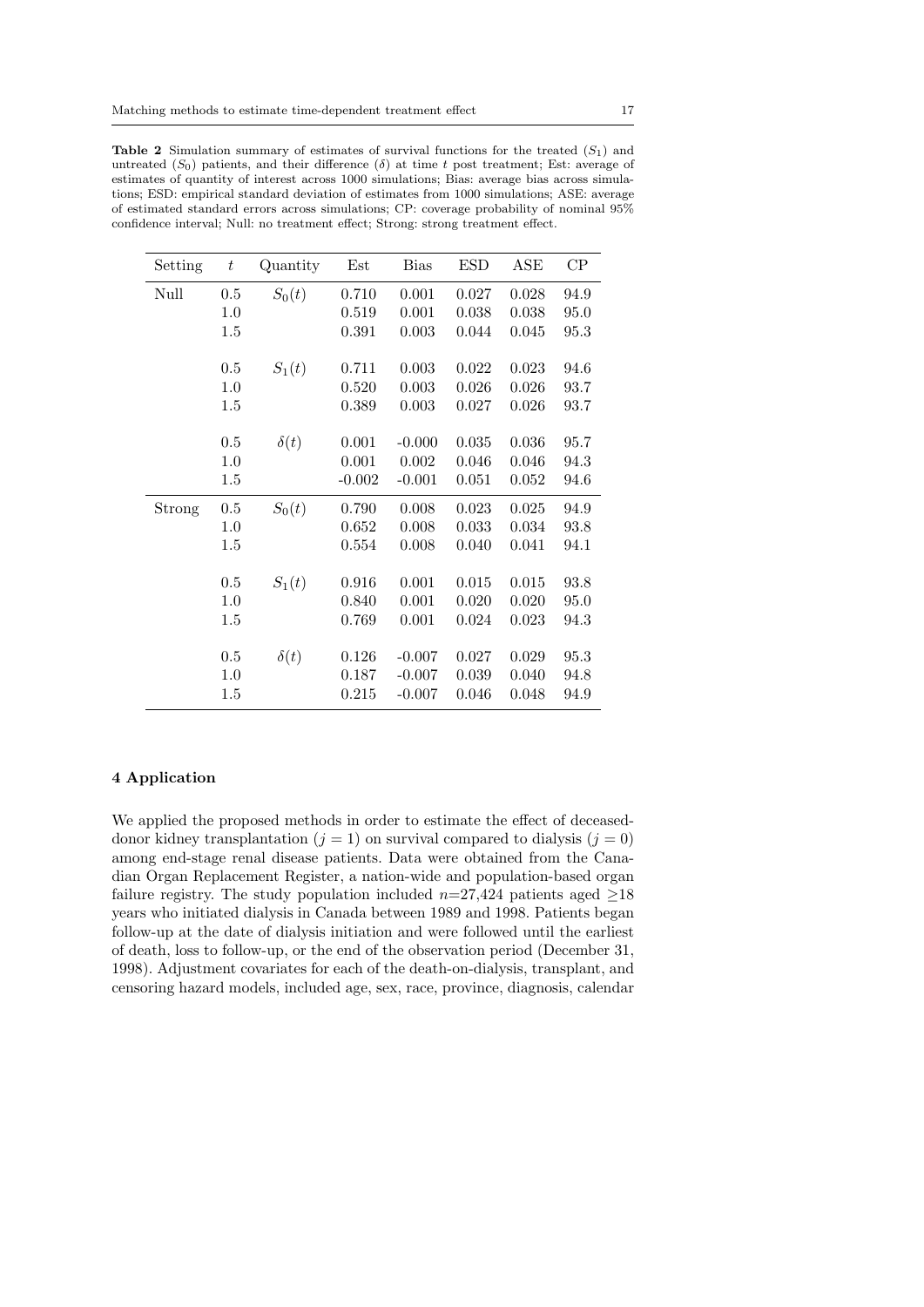| Setting  | $\bar{t}$ | Quantity    | Est      | <b>Bias</b> | <b>ESD</b> | <b>ASE</b>  | $\overline{CP}$ |
|----------|-----------|-------------|----------|-------------|------------|-------------|-----------------|
| Medium   | 0.5       | $S_0(t)$    | 0.778    | 0.002       | 0.025      | $\,0.025\,$ | 94.5            |
|          | 1.0       |             | 0.617    | 0.004       | 0.035      | 0.035       | 93.6            |
|          | 1.5       |             | 0.495    | 0.002       | 0.041      | 0.042       | 94.7            |
|          | 0.5       | $S_1(t)$    | 0.841    | 0.001       | 0.019      | 0.019       | 95.4            |
|          | 1.0       |             | 0.709    | 0.001       | 0.024      | 0.024       | 95.1            |
|          | 1.5       |             | 0.599    | 0.001       | 0.027      | 0.027       | 95.6            |
|          | 0.5       |             | 0.063    | $-0.001$    | 0.031      | 0.031       | 94.5            |
|          | 1.0       | $\delta(t)$ | 0.092    | $-0.003$    | 0.042      | 0.042       | 95.2            |
|          | 1.5       |             | 0.104    | $-0.001$    | 0.049      | 0.049       | 95.1            |
| Negative | 0.5       | $S_0(t)$    | 0.777    | 0.001       | 0.026      | 0.025       | 94.4            |
|          | 1.0       |             | 0.614    | 0.001       | 0.034      | 0.035       | 95.2            |
|          | $1.5\,$   |             | 0.495    | 0.002       | 0.042      | 0.041       | 95.2            |
|          | 0.5       | $S_1(t)$    | 0.599    | 0.002       | 0.026      | 0.025       | 93.4            |
|          | 1.0       |             | 0.364    | 0.001       | 0.026      | 0.026       | 95.2            |
|          | 1.5       |             | 0.225    | 0.000       | 0.024      | 0.023       | 93.7            |
|          | 0.5       | $\delta(t)$ | $-0.178$ | 0.003       | 0.036      | 0.036       | 93.4            |
|          | 1.0       |             | $-0.250$ | $-0.001$    | 0.042      | 0.043       | 95.7            |
|          | $1.5\,$   |             | $-0.270$ | $-0.002$    | 0.048      | 0.047       | 95.1            |

**Table 3** Simulation summary of estimates of survival functions for treated  $(S_1)$  and untreated  $(S_0)$  patients, and their difference  $(\delta)$  at time t post treatment; Est: average of estimates of quantity of interest across 1000 simulations; Bias: average bias across simulations; ESD: empirical standard deviation of estimates from 1000 simulations; ASE: average of estimated standard errors across simulations; CP: coverage probability of nominal 95% confidence interval; Medium: medium treatment effect; Negative: negative treatment effect.

year of therapy initiation, initial dialytic modality, and number of comorbid conditions.

We set  $\tau$  and  $\tau_1$  to 3 years and 5 years, respectively. A total of 3,135 patients received a deceased-donor kidney transplant within the first 3 years of follow-up. We performed prognostic score matching, with  $\xi_T = \xi_D = 1.05$ . Under this matching scheme, all 3,135 transplants were matched. There were 619 observed deaths on dialysis and 460 post-transplant deaths.

Figure 2 shows  $\widehat{S}_1(t)$ , the average survival curve from the time of transplant among patients transplanted, and  $\hat{S}_0(t)$  intended to represent the survival curve (again, following transplant) to which the transplanted patients would have been subjected had kidney transplantation been unavailable. Examining  $S_1(t)$ , 1-, 3- and 5-year survival is estimated at 0.95, 0.90 and 0.85, respectively.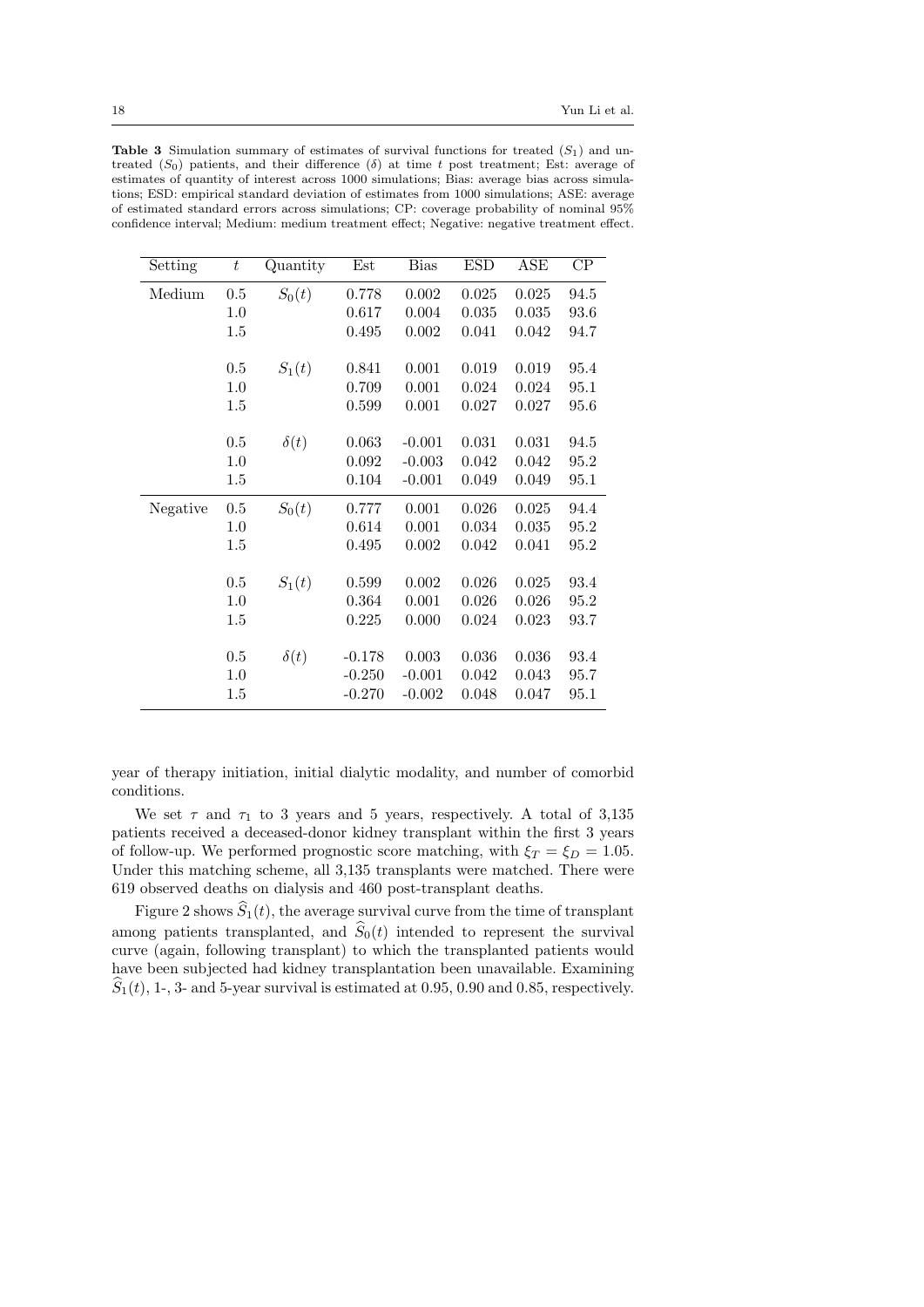In contrast, in the absence of kidney transplantation, 1-, 3- and 5-year survival is estimated to be 0.92, 0.74 and 0.60. The lack of proportionality between the  $\Lambda_1(t)$  and  $\Lambda_0(t)$  is examined more closely in the right panel in Figure 2 when we magnify  $\widehat{S}_1(t)$  and  $\widehat{S}_0(t)$  such that only the  $(0, 1]$  year interval is displayed. The crossing of the survival functions is apparent from this plot.

The proposed treatment effect estimator,  $\hat{\delta}(t) = \hat{S}_1(t) - \hat{S}_0(t)$ , is presented in Figure 3. For the first 4 months, it is estimated that survival is actually higher on dialysis,  $\delta(t) < 0$ , due to the mortality risk associated with surgery not faced by patients continuing dialysis. From  $t=5$  months on, we estimate  $\delta(t) > 0$ , the contrast being significant from  $t=9$  months on.

## 5 Discussion

In this report, we developed matching methods to estimate pertinent survival functions used in turn to estimate the average causal effect on the treated of a time-dependent treatment. In particular, the proposed treatment effect compares post-treatment survival with the survival experience to which the treated patients would have been subjected in the absence of treatment. The ATT is particularly interesting for policy makers in evaluating the realized impact of treatment implementation given the observed treatment assignment patterns. The proposed methods do not require that pre- and post-treatment death hazards are proportional. Analytical forms of the variances are proposed and shown through simulations to work well in practical samples sizes. Our methods are easy to implement in SAS or R and the code can be downloaded at https://github.com/yunliyunli/Matching.

Several existing methods are related to those proposed. Generally, such methods do not do one or more of the following: target the survival function; estimate the ATT; use time-from-treatment as the time scale. Marginal structural models (Robins et al. 2000; Hernán et al. 2000 and 2001; Petersen et al. 2007) usually target the causal hazard ratio, which generally cannot be used to obtain survival functions due to the nature of the averaging. The accelerated failure time model assumed in g-estimation (Robins et al. 1992; Lok et al. 2004; Hernán et al. 2005) measures ratios of mean survival times, as opposed differences between survival functions. Unlike the proposed methods, g-estimation typically involves parameterizing the treatment effect. The treatment effect (a time scale acceleration factor) is typically represented as a one-number summary, implicitly assuming that the treatment effect is equal for all patients. The treatment effect can be parameterized more generally, but at increased computational expense since a estimation requires a grid search. Parametric g-computation (Robins 1986, 1987 and 1988; Taubman et al. 2009) could be used to estimate the contrast in survival functions estimated by the proposed methods. However, unlike the proposed methods, a post-treatment survival model would be required. In contrasting our methods with the g-formula, the latter would likely be more sensitive to model misspecification (Taubman et al. 2009); i.e., since the models are used to actually simulate data, as opposed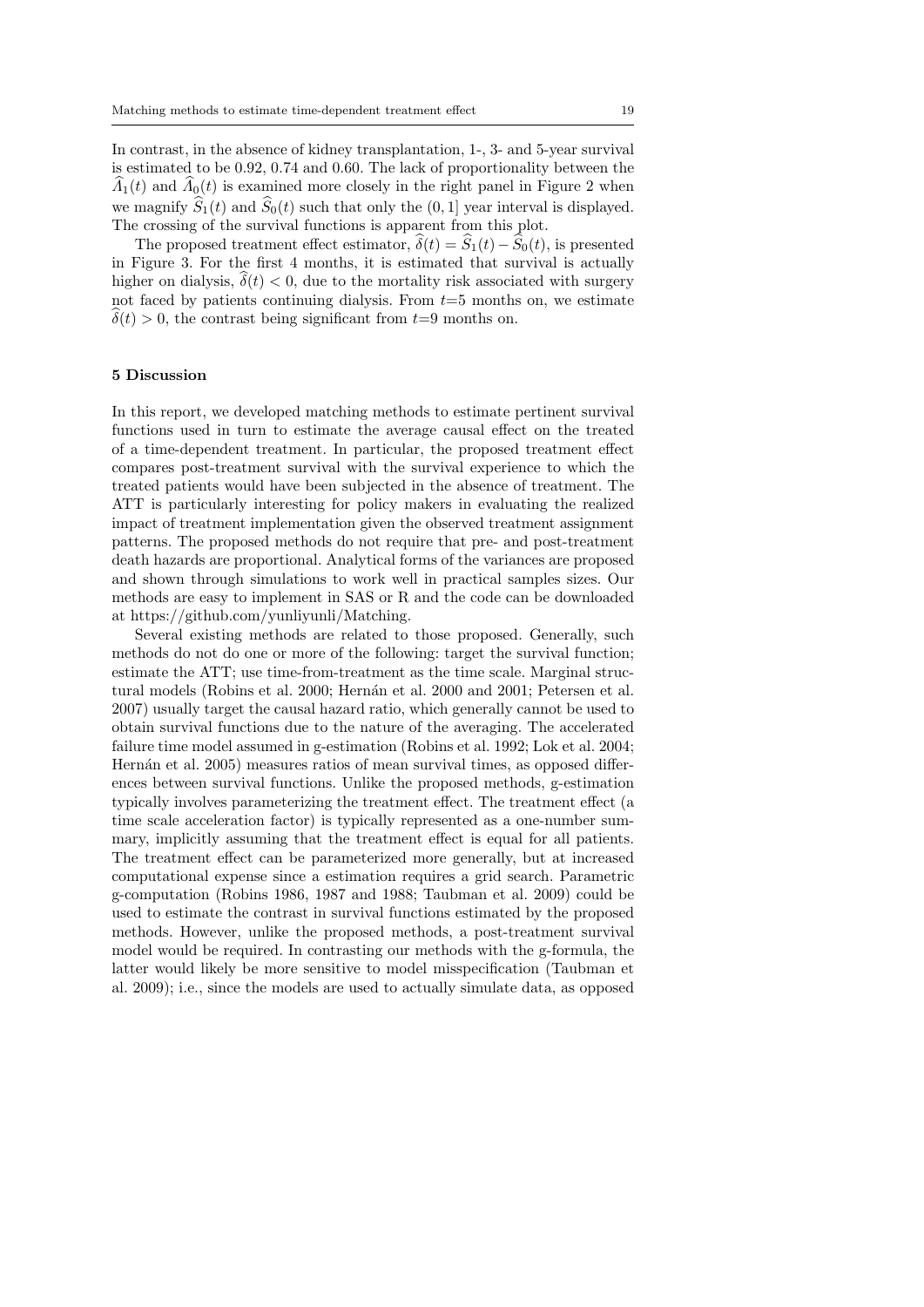

Fig. 2 Post-transplant average survival curves for dialysis and transplanted patients. Left: Estimates and 95% confidence intervals for 5-year post-transplant survival curves; Right: Estimates for 1-year post-transplant survival curves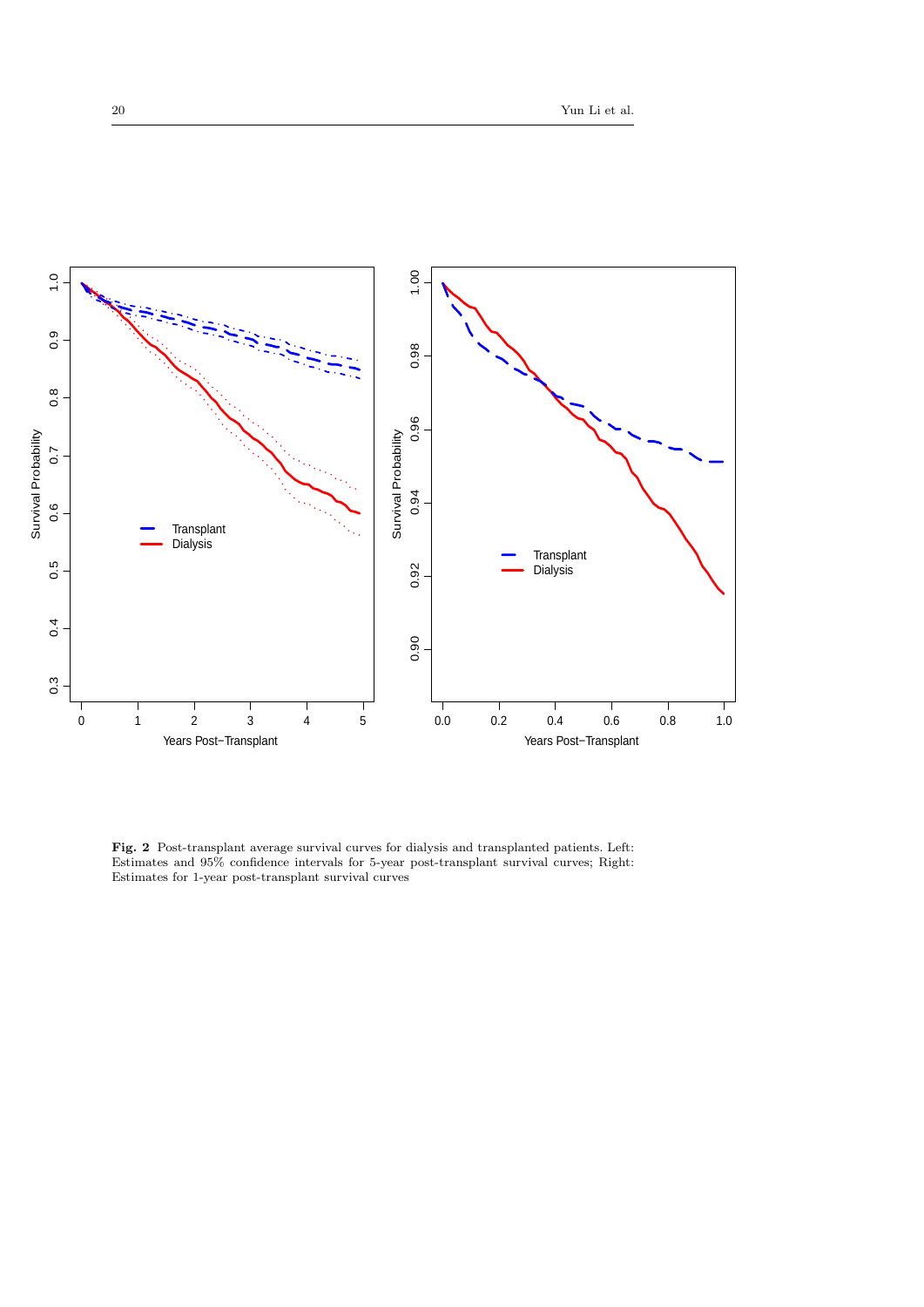

Fig. 3 Estimate and 95% confidence interval for difference between post-transplant average survival curves for dialysis and transplanted patients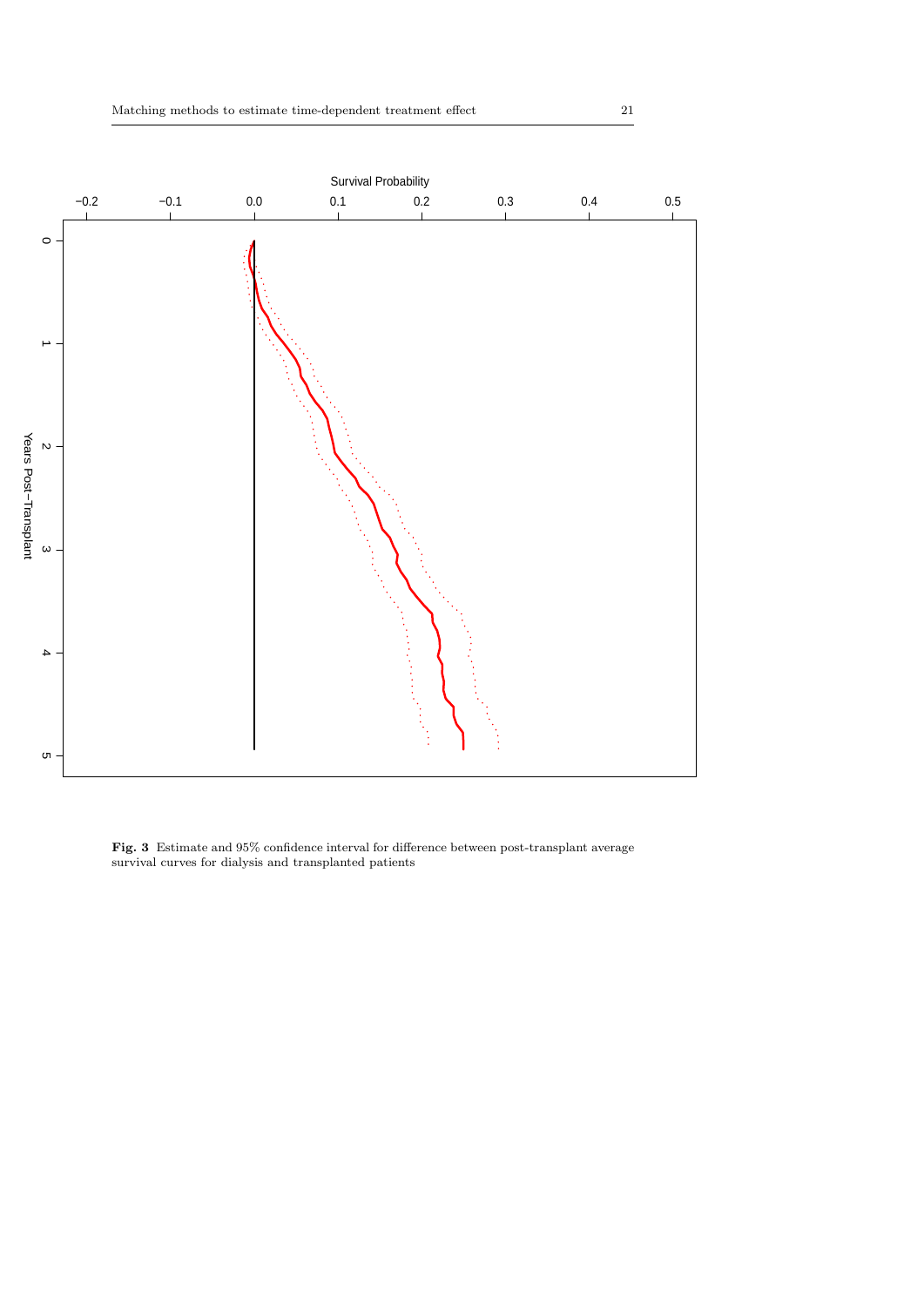to classify or weight subjects. Additionally, matching can handle high dimensional covariates (Rosenbaum and Rubin 1983). Conversely, g-computation could offer efficiency gains relative to the proposed methods, if the assumed models were all correct. With respect to computational convenience, the gformula would require the bootstrap, which is cumbersome for large data sets; e.g., the CORR database we analyzed in Section 4.

Since we consider time-constant covariates, the data structure of our interest can be considered a special case of that dealt with in the methods listed in the preceding paragraph. It would appear that our methods could readily be extended to handle time-dependent covariates. It seems that our methods would carry through as detailed in Section 2, if the assumed models for each of censoring, treatment and pre-treatment death were modified to incorporate time-dependent covariates. Our interest was not in this area since, like many large registry-based data sets, time-dependent covariates were not present in the motivating example.

Each of the three different matching methods we considered (propensity score matching, prognostic score matching and double matching) yields unbiased treatment effect estimators in our simulations. However, prognostic score matching appears to provide the most efficient estimators, which reflects the importance to precision of adjusting for imbalances in covariates associated with mortality. On the other hand, we observed that adjusting for covariates associated only with treatment can actually increase the variance. Such findings are consistent with those of Chen and Tsiatis (2001).

Propensity score matching was first proposed by Rosenbaum and Rubin (1983), with its existing applications having mostly being limited to settings wherein treatment is assigned at baseline. When treatment assignment is dynamic, as in a longitudinal observational study, Li, Propert and Rosenbaum (2001) proposed a balanced risk set matching design, while Lu (2005) proposed a time-dependent propensity score. However, these methods do not deal with time-to-event outcomes or matching with replacement. Prognostic score matching has been discussed by Hansen (2008) when the treatment is assigned at baseline and is similar to the predicted mean matching in missing data literature (Little and Vartivarian 2005; Hsu and Taylor 2011). Time-dependent prognostic score matching has been used by Prentice and Breslow (1978) for a case-control study. Other work on time-dependent matching includes that by Abbring and Van Der Berg (2004), Fredriksson and Johansson (2008), Schaubel, Wolfe and Port (2006), and Schaubel et al (2009).

We used within-caliper nearest-neighbor matching with replacement, which allows every treated patient to be matched to the yet-untreated patient with the closest score, even if that match has been used previously for other treated patients at previous different times. Matching with replacement reportedly selects closer matches, produces more efficient and less biased estimates and is less sensitive to the order of the matches, compared to matching without replacement (Dehejia and Wahba 2002). In this paper, we conduct one-to-one matching. However, there may be efficiency advantages to selecting multiple matches per treated patient.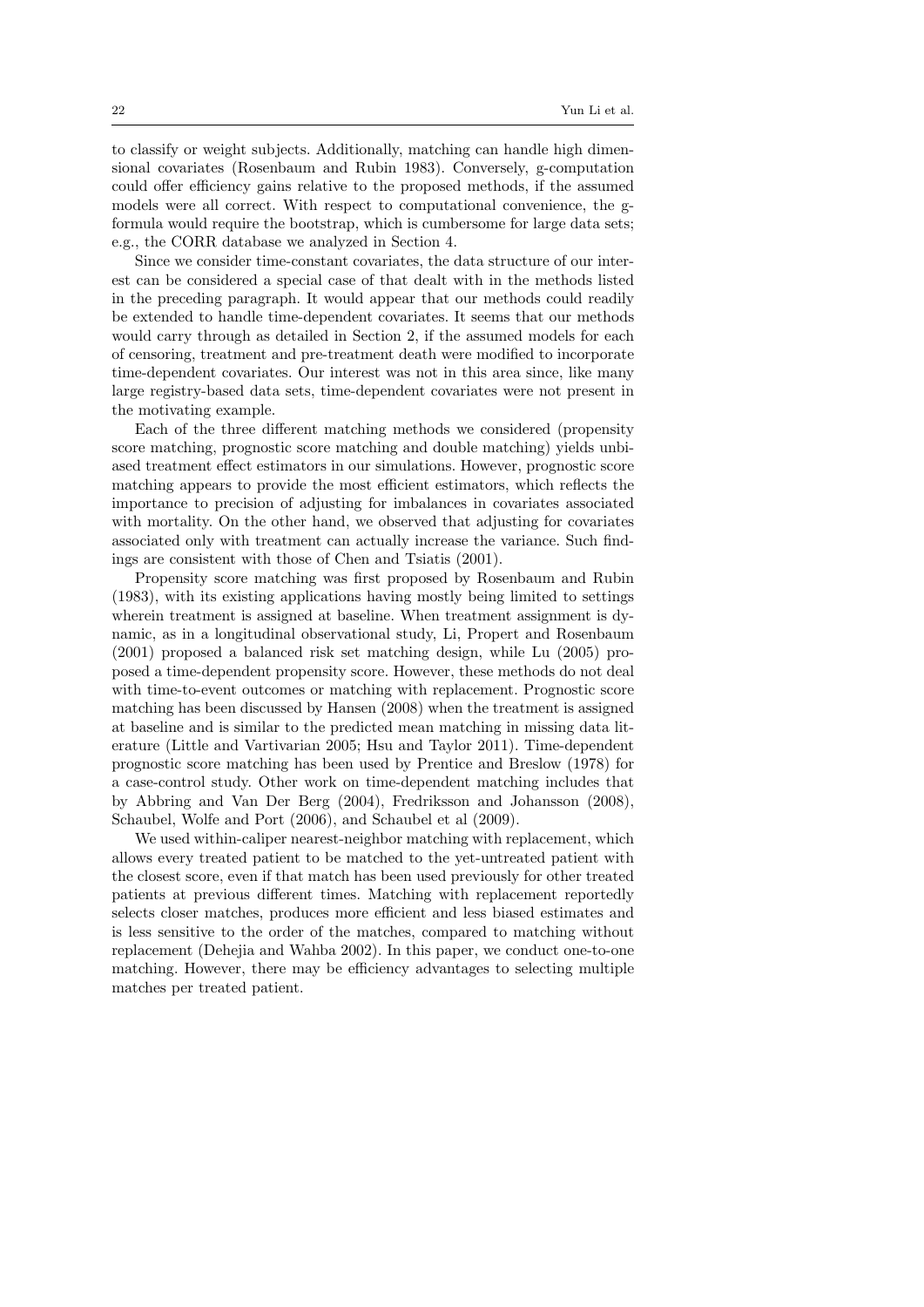We develop analytic techniques for estimating the variance of the proposed estimators. The variance estimators account for the correlations arising from the matching-with-replacement process, although the randomness in the matching and inverse weighting processes is ignored. In our simulations, the variance estimates were very close to the true values and the coverage probabilities were close to the nominal level. Such approximations are attractive since popular resampling methods (e.g., the bootstrap) often fail to yield valid variance estimators in the presence of nearest-neighbor matching (Abadie and Imbens 2008). Although the randomness introduced by matching and weighting is often ignored (e.g., Stuart 2010), it would be worthwhile to further investigate the impact of these considerations. Ideally, standard errors which accounted for all sources of variation would be preferred, provided that the result is computationally convenient.

The matching methods proposed here relies on the assumptions such as no unmeasured confounding, overlapping support between treated and untreated groups, no measurement errors and no model misspecification (Rosenbaum and Rubin 1983). We also assume stable unit treatment value assumption and strong ignorability of the treatment assignment given the propensity (or prognostic or double) scores (Rubin 1974 and 1976; Rosenbaum and Rubin 1983). Our quantity of interest is ATT which is redefined for the common support and can be more meaningful in practice when there is a self-selection among the treated patients. The finite sample positivity violations and the selection of common support impact our methods in terms of how large the caliper needs to be made to ensure subjects are not thrown out from failure to find a match. While we choose a caliper for simplicity, other choices of caliper are worthy of exploration.

Acknowledgements The authors would like to thank Jeffrey Smith and Brenda Gillespie for their valuable input on the work.

#### References

- 1. Abadie A, Imbens GW (2008) On the failure of the bootstrap for matching estimators. Econometrica 76, 1537–1557.
- 2. Abbring JH, van den Berg GJ (2004) Analyzing the effect of dynamically assigned treatments using duration models, binary treatment models, and panel data models. Empirical Economics 29, 5–20.
- 3. Andersen PK, Borgan o, Gill RD, Keiding N (1993) Statistical models based on counting processes; New York: Springer-Verlag.
- 4. Bryson A, Dorsett R, Purdon S (2002) The use of propensity score matching in the evaluation of active labour market policies. Department for Work and Pensions working paper no.4. Department for Work and Pensions.
- 5. Caliendo M, Kopeinig S (2008) Some practical guidance for the implementation of propensity score matching. Journal of Economic Surveys. 22(1), 31-72. DOI: 10.1111/j.1467-6419.2007.00527.x
- 6. Chen PY, Tsiatis AA (2001) Causal inference on the difference of the restricted mean lifetime between two groups. Biometrics 57, 1030–1038.
- 7. Cox DR (1972) Regression models and life tables (with Discussion). Journal of the Royal Statistical Society, Series B 34, 187–200.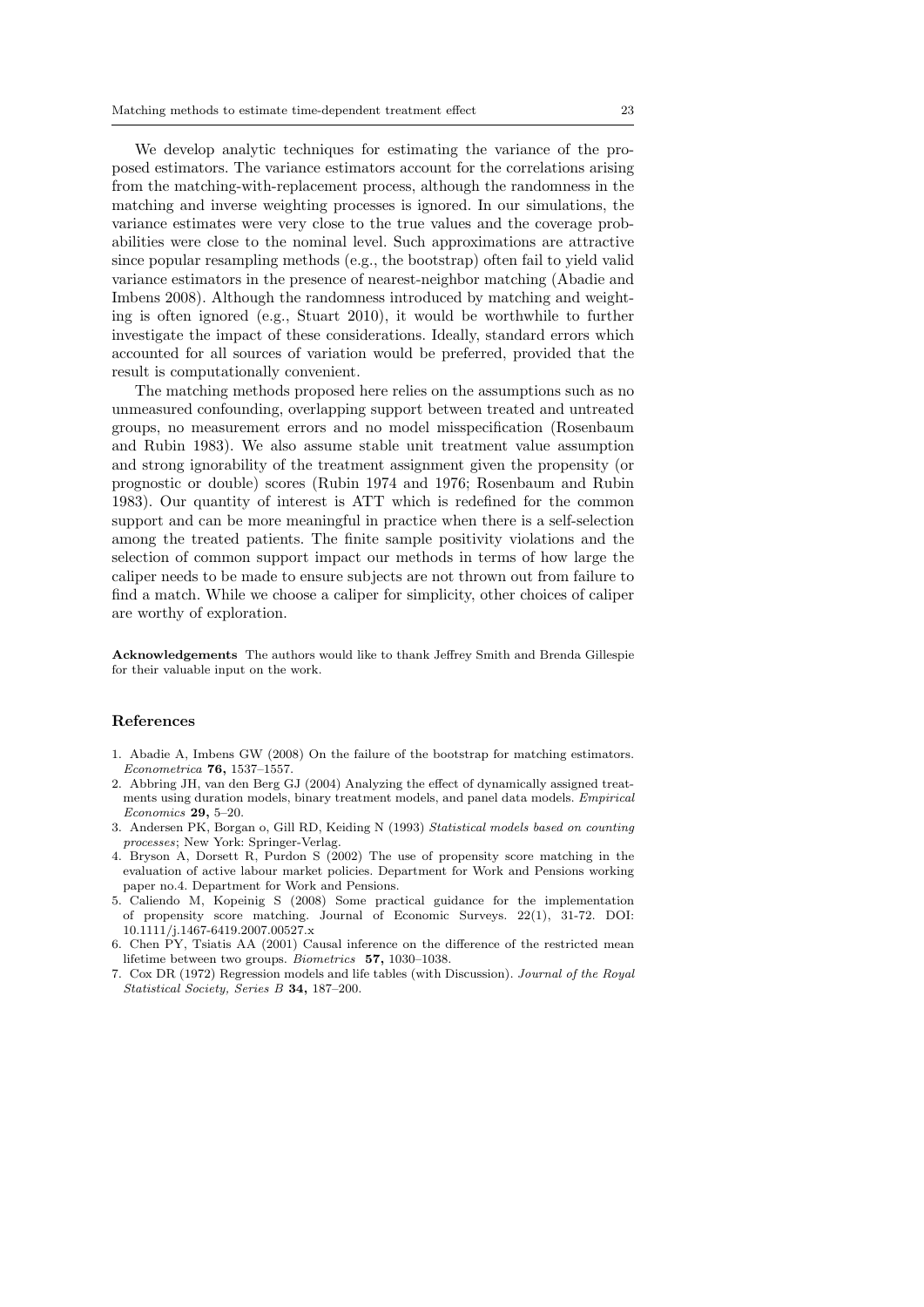- 8. Cox DR (1975) Partial likelihood. Biometrika 62, 269–276.
- 9. Dehejia RH, Wahba S (2002) Propensity score-matching methods for nonexperimental causal studies. The Review of Economics and Statistics 84, 151–161.
- 10. Efron B (1979) Bootstrap methods: another look at the jackknife. The Annals of Statistics 7, 1–26.
- 11. Feuer EJ, Hankey BF, Gaynor JJ, Wesley MN, Baker SG and Meyer JS (1992) Graphical representation of survival curves associated with a binary non-reversible time dependent covariate. Statistics in Medicine 11, 455–474.
- 12. Fleming TR, Harrington DP (1991) Counting processes and survival analysis. New York: John Wiley and Sons.
- 13. Fredriksson P, Johansson P (2008) Dynamic treatment assignment. Journal of Business and Economic Statistics 26, 435–455.
- 14. Hansen BB (2008) The prognostic analogue of the propensity score. Biometrics 95, 481–488.
- 15. Heckman J, Lalonde R, Smith J (1999) The economics and econometrics of active labor market programs. Handbook of Labor Economics. Amsterdam: Elsevier Science.
- 16. Heckman JJ, Smith J, Clements N (1997) Making the most out of programme evaluations and social experiments: Accounting for heterogeneity in programme impacts. Review of Economic Studies 64, 487–535.
- 17. Hernán MA, Brumback B, Robins JM (2000) Marginal structural models to estimate the causal effect of zidovudine on the survival of HIV-positive men. Epidemiology 11, 561–570.
- 18. Hernán MA, Brumback B, Robins JM (2001) Marginal structural models to estimate the joint causal effect of nonrandomized treatments Journal of the American Statistical Association 96, 440–448.
- 19. Hern´an MA, Cole SR, Margolick J, Cohen M, Robins JM (2005) Structural accelerated failure time models for survival analysis in studies with time-varying treatments. Pharmacoepidemiology and drug safety 14, 477-491.
- 20. Hsu CH, Taylor JMG (2011) A robust weighted Kaplan Meier approach for data with dependent censoring using linear combinations of prognostic covariates Statistics in Medicine 29, 2215–2223.
- 21. Kalbfleisch JD, Prentice RL (2002) The Statistical Analysis of Failure Time Data, 2nd Edition. New Jersey: Wiley.
- 22. Kaplan EL, Meier P (1958) Nonparametric estimation from incomplete observations. Journal of the American Statistical Association 282, 457–481.
- 23. Li YP, Propert KJ, Rosenbaum PR (2001) Balanced Risk Set Matching. Journal of the American Statistical Association 96, 870–882. DOI:10.1198/016214501753208573.
- 24. Lin DY, Sun W, Ying Z (1999) Nonparametric estimation of the gap time distributions for serial events with censored data. Biometrika 86, 59-70. DOI: 10.1093/biomet/86.1.59
- 25. Little RJA, Vartivarian S (2005) Does weighting for nonresponse increase the variance of survey means? Survey Methodology 31, 161–168.
- 26. Lok J, Gill R, van der Vaart A, Robins J (2004) Estiamting the causal effect of a timevarying treatment on time-to-event using structural nested failure time models. Statistica Neerlandica 58, 271-295.

27. Lu B (2005) Propensity score matching with time-dependent covariates. Biometrics  $61$ , 721-728. DOI: 10.1111/j.1541-0420.2005.00356.x..

- 28. Petersen ML, Deeks SG, Martin JN, van der Laan MJ (2007) History-adjusted marginal structural models for estimating time-varying effect modification. American Journal of Epidemiology, 166, 185-193.
- 29. Petersen ML, Porter KE, Gruber S, Wang Y, van der Laan MJ (2012) Diagnosing and responding to violations in the positivity assumption. Stat Methods Med Res. 21(1):31-54. 30. Prentice RL, Breslow NE (1978) Retrospective studies and failure time models.
- Biometrika 65, 153-158. DOI: 10.1093/biomet/65.1.153
- 31. Robins JM (1986) A new approach to causal inference in mortality studies with a sustained exposure period application to control of the healthy worker survivor effect. Mathematical Modelling. 7, 1393-1512.
- 32. Robins JM (1987) A graphical approach to the identication and estimation of causal parameters in mortality studies with sustained exposure periods. Journal of Chronic Disease 40(Supp 2) 139S-161S.